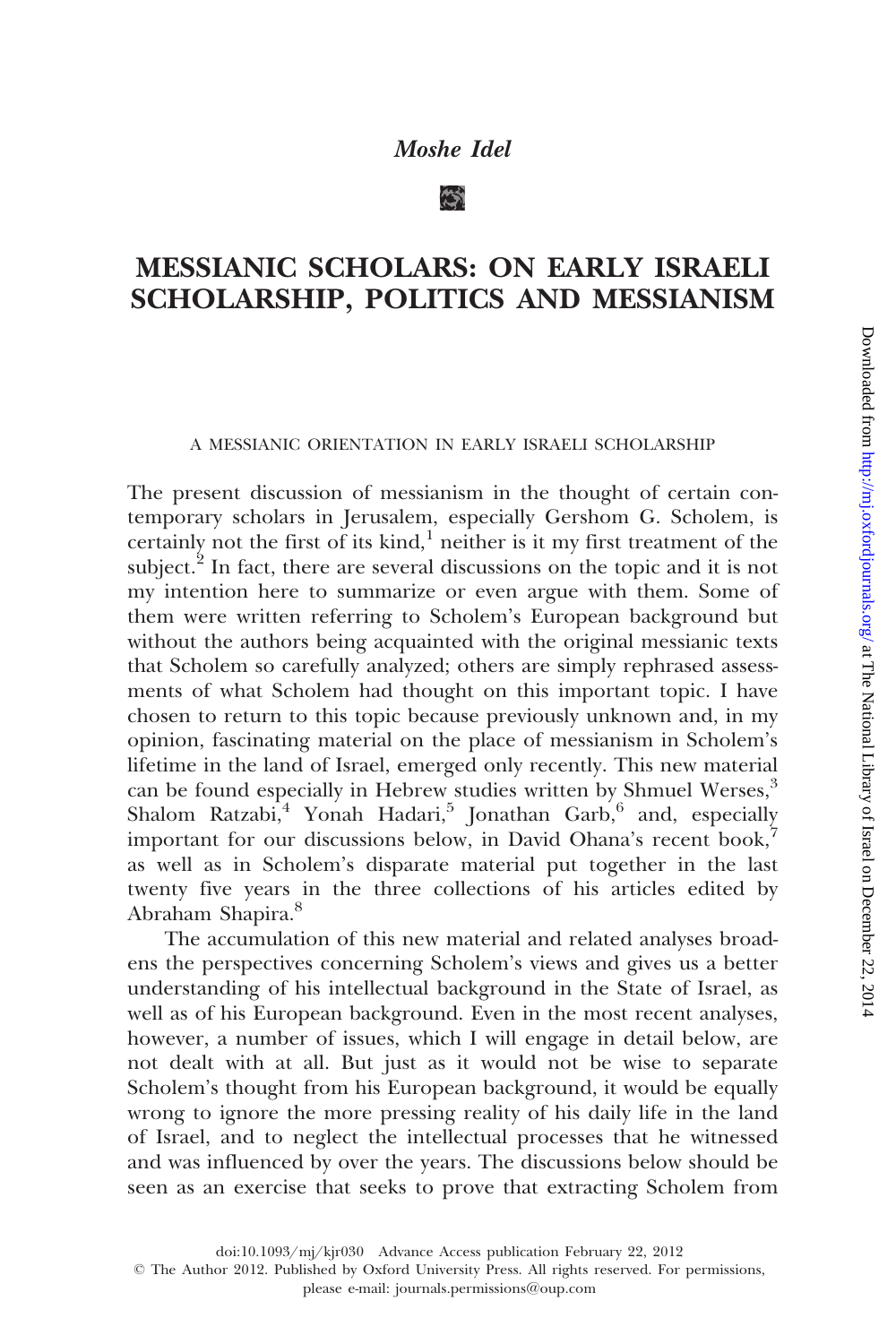#### Messianic Scholars 23

the intellectual milieu in the country in which he lived most of his life, and analyzing him solely on the basis of his background of Central Europe, may miss some crucial aspects of his thought.

Let me start with a confession that will put much of the discussion below in its proper context. Scholem formulated a vision of Zionism as being, de facto, a non-messianic mass-movement. As an ideal, someone may share this same vision. I, for example, would like, personally, to separate, as Scholem did, the national movement that created a Jewish state, where Jews can find their home and refuge, without resorting to theological arguments or messianic views. However, as I shall try to show here, Scholem claimed that his purist vision was not only a desideratum but also a reality. Moreover, he attempted to preach that Zionism was not a messianic movement since, so I assume, he believed that the latter invoked apocalyptic elements, while the former is a voluntaristic enterprise based upon what he called a process of ''entering history,''<sup>9</sup> that is, taking political responsibility for the fate of the Jews.

This reading of reality is, in my opinion, simplistic and, to a certain extent, dogmatic. However, this is not just a matter of Scholem reading present developments in a utopian and, in my opinion, inaccurate manner. It has also to do with his more professional reading of the traditional texts on messianism in a dogmatic and inaccurate manner. Therefore, while I fully agree, as a citizen, with a utopian non-messianic understanding of Zionism, I believe that what actually happened historically, and not just in the utopia, is different from the non-messianic descriptions of Zionism offered by Scholem. Or, to put it in a nutshell: I agree with much of the utopian vision of Scholem the citizen, but have many doubts about the picture of both messianism and Zionism that he offers as a scholar.

It is hardly an exaggeration to define the gist of scholarship on Kabbalah in the first generation of scholars active in the state of Israel as messianically oriented. What exactly ''messianic'' means is quite a difficult question, and I will avoid dealing with it here though I shall return to it later in this article. Instead, let us first turn to a more interesting question: what is an orientation toward messianism? The term ''orientation'' in my statement has a double meaning: On the one hand scholars of Jewish mysticism were obviously attracted to messianic elements, among many others, found in the huge literatures under scrutiny; on the other hand, there was a messianic motivation for this scholarly search for messianism in older traditions. While the first type of orientation is quite easy to demonstrate, the second is more implicit and thus hard to prove in a definitive manner. With one exception, Scholem's dream in his youth,<sup>10</sup> I could not find an explicit declaration of a clear-cut messianic task by any other Israeli scholar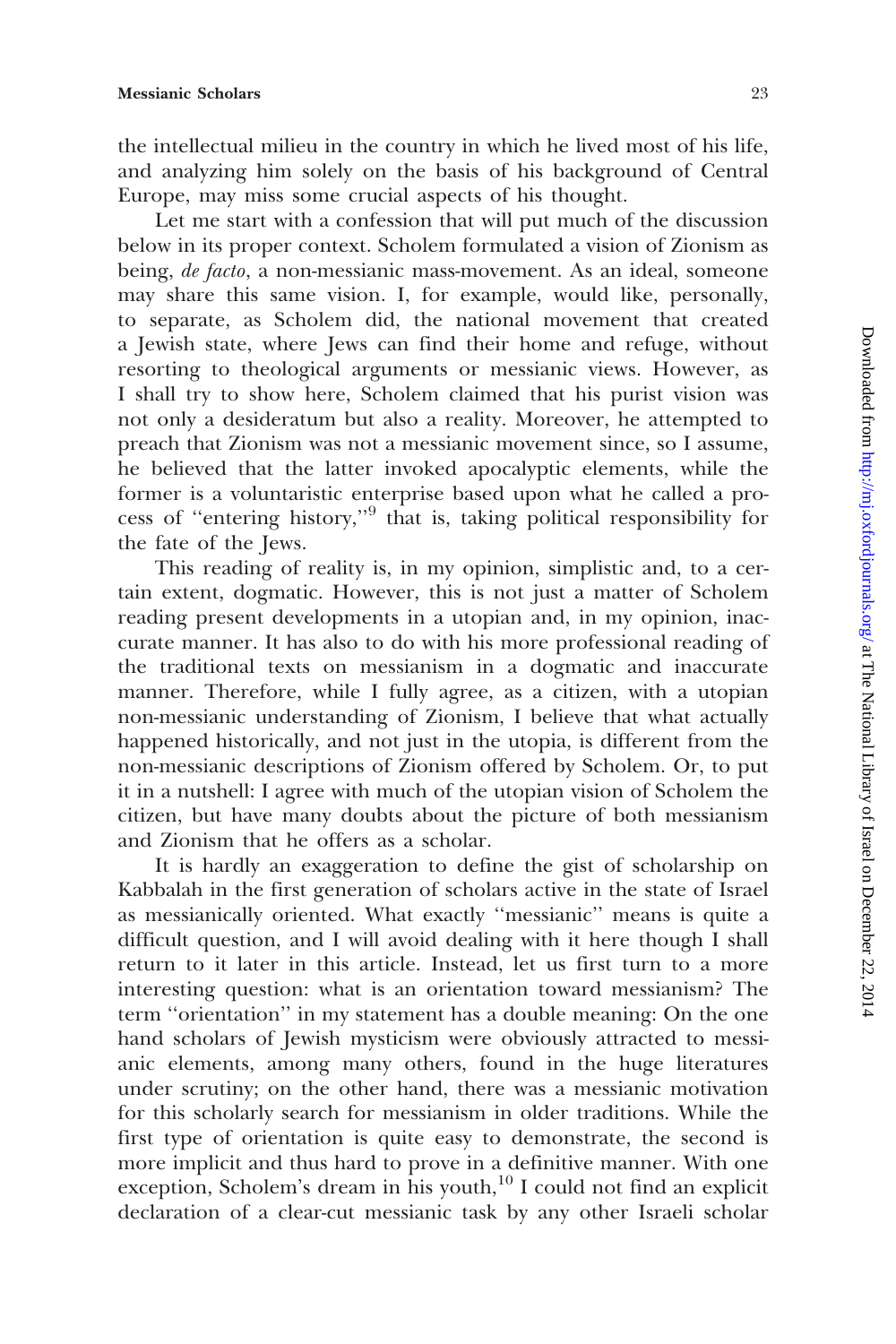dealing with Kabbalah. Therefore, let me start with the first and simpler understanding of the meaning of orientation.

## ''TODAY WE ARE ALL WISE''

In a remarkable statement made by Gershom Scholem in 1958, as a response to questions posed after a lecture he delivered on messianism, he asserted that

The very existence of historical research on the topic of messianism is new. Today, we are all wise, we all understand [this topic], we all read Zion, we all read books on messianic movements, but we all forget how accidental, how dependent upon a miracle from heaven are the majority of the most interesting and the most heart-moving pieces of information we have. Except for the miracles and wonders of the scholars of Judaism in the last fifty years, we would not know the wing-touches of history related to these movements, which were premeditatedly hidden, in all of their force.<sup>11</sup>

Let me analyze this important statement in detail. The *Zion*, mentioned in this quote, is the name of a major Hebrew journal that deals with Jewish history. It is published by the Israeli Society of Historians and the Zalman Shazar Center, and has been the venue for the publication of many new studies of messianism. It is to these Israeli historians that Scholem delivered the lecture, whose end I quoted above. But who is the ''we'' that is mentioned so emphatically in the expression: "we all"? This must refer to the readers of *Zion*, namely, academicians and intellectuals. After all, who but they were the readers of the complex articles printed in this journal, and then of whole books on messianism? Some of these intellectuals, basically historians, were indeed present at the meeting at which Scholem gave his speech, the annual conference of Israeli historians. Thus, we have the image created by Scholem, and presumably one reflecting the reality of the 1950s, that there was an academic elite in Jerusalem, and perhaps in Israel in general, that was especially interested in the topic of messianism. And Scholem describes this as a ''new'' interest in a subject that had heretofore been neglected.

However, in order to better understand Scholem we need to pay attention to his resort to the phrase ''messianic movements'' and not just to messianism. It may well be that the noun ''movements'' is just as important as the adjective ''messianic.'' This means that not only was the topic described as ''messianic'' attractive, but so, too, was its social dimension, its manifestation as an historical movement. Indeed, a book having the title The Messianic Movements in Israel, written by Aharon Z. Aescoly around 1947, appeared in Jerusalem in 1956.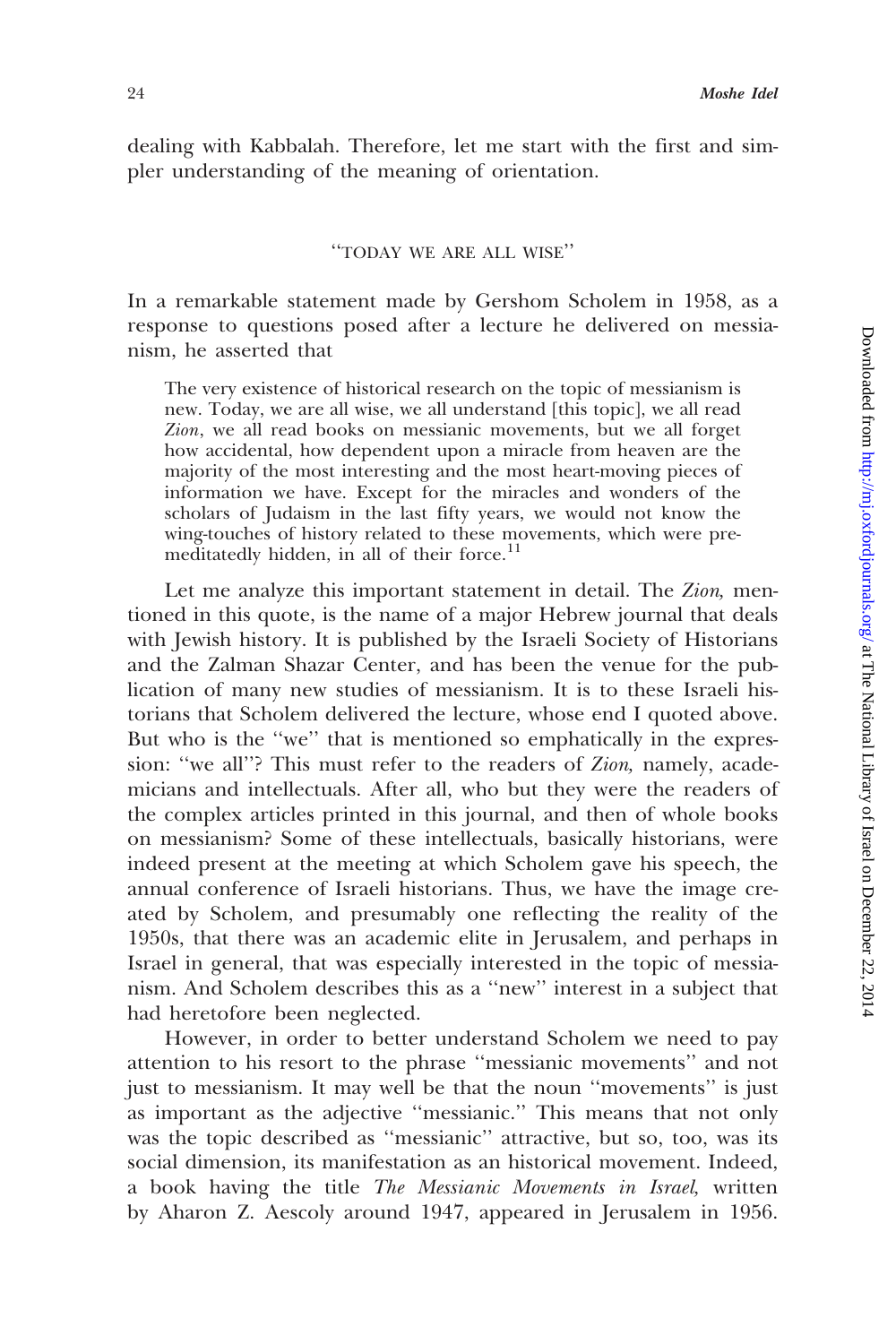This was a relatively large volume, meant to eventually be part of a much larger trilogy, in which the many documents regarding Jewish messianic ''movements'' were to be printed with introductions and many notes.<sup>12</sup> It is thus clear that discussions about messianic movements were being conducted in an accelerated manner in intellectual circles in Jerusalem during the second half of the 1940s and the early 1950s. Moreover, Scholem and Aescoly were definitely not alone in having this special interest in what was called ''messianic movements.'' A third Jewish intellectual, Shneor Zalman Rubashov, better known than Aescoly, and to a certain extent also a scholar, an important Russian Zionist and an old acquaintance of Scholem's from his days in Berlin, also had a special interest in messianism. He was especially concerned with, and wrote about, messianic figures like Shlomo Molkho and Sabbatai Tzevi.<sup>13</sup> Later on, in the mid-sixties, he became the third president of the State of Israel, under the name Zalman Shazar.

In this entourage, another important scholar at the Hebrew University was likewise interested in messianic topics: his original name was Ben Zion Dinaburg, later Ben-Zion Dinur, and he later became one of the ministers of education in Israel. Yet another major intellectual figure in those years in Israel was Joseph Klausner, formally a professor of Hebrew literature at the Hebrew University. Besides writing on Hebrew literature, Klausner also wrote books dealing with many other topics, including messianism in late antiquity, an extension of a thesis he had written in Heidelberg, and a book on Jesus Christ.<sup>14</sup>

Someone who remained at the margin of the academy in Jerusalem during this period was the younger Yehudah Even Shmuel, a learned scholar who edited a volume of Aescoly's work that appeared only posthumously, and who compiled an important and quite exhaustive collection of apocalyptic texts entitled Midrashei Ge'ulah, the ''Midrashim of Redemption,'' whose second and enlarged edition was printed in 1954. We shall return to this book later on in this article. Concerns with messianism are also found in the writings of an important political thinker who was, like Klausner, a professor at the Hebrew University, Jacob Talmon. In his analysis of the concept of political messianism, he drew on Scholem's analysis of this phenomenon.<sup>15</sup>

No doubt, messianism, and what were called ''messianic movements''—an issue to which I shall return in a moment—were quite en vogue in 1958 when Scholem wrote the passage cited above. As in many other cases, Scholem's comments were accurate and conveyed an insight that others were hardly able to perceive. Nevertheless, I would say that Scholem's observation mentioned above was a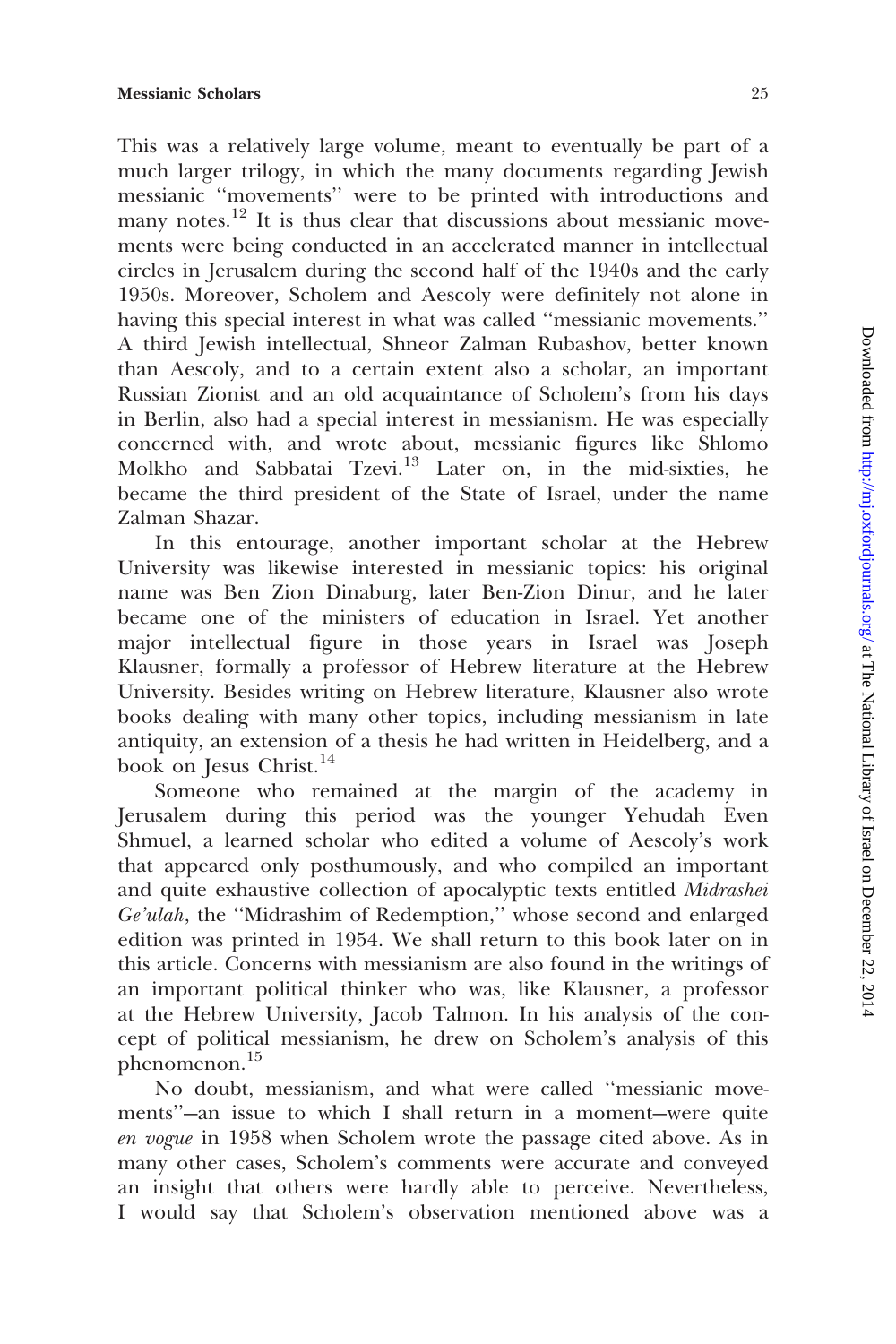euphemism. If the area of research is new, as he asserts, one may ask, who were the authors who wrote the books that "we all" are reading? Which is to say that his statement could be complemented by adding that, ''we all write books on messianic movements.'' The scholars mentioned above were not only readers but also writers of scholarly books. After all, Scholem formulated the passage under review in 1958, no more than one year after he had published his seminal book about Sabbatai Tzevi, and less than two years after the printing of Aescoly's collection of documents.

This is indeed a new and distinctive scholarly phenomenon, as Scholem correctly noticed. The few scholars active in Jewish studies in the fifties in Jerusalem had a special interest in a topic that was relatively neglected by earlier generations of scholars of Judaica. They produced in a short period of time, namely during one single generation, many more studies than all the scholars in the world had produced in the preceding fifty years.

If my claim here is correct then this phenomenon represents a huge increase in the interest in this topic. Here it is also interesting to add that the control group of Jewish scholars that was active outside Israel in the same generation, which includes major and prolific scholars like Leo Strauss, Alexander Altmann, Harry A. Wolfson, Georges Vajda, and Salo W. Baron, hardly paid attention to this topic in their voluminous writings. It seems, therefore, that Jewish scholars teaching in famous universities abroad were not interested—Jacob Taubes being perhaps an exception<sup>16</sup>—in issues related to the coming of the Messiah.

Let me turn now to the most difficult though the most interesting part of Scholem's revelatory statement translated above: ''Today we are all wise.'' The adverb ''today'' qualifies the insight related to the perusal, and in my opinion as mentioned above, also to the composition, of books on messianism. It has to do with the accumulation of the information revealed by scholars in the last fifty years. It is, therefore, not just the discovery of a neglected field of research, but a more general intellectual orientation. Messianism is not just one of the forgotten areas but its research allows not just a broader view of Judaism, but also a form of wisdom and understanding. By speaking of wisdom and understanding Scholem is using a well-known statement found in the Passover Haggadah, in quite a verbatim manner:

Even if we are all wise and we all posess understanding, and we all know the Torah, it is incumbent [upon us] to tell the story of the exodus from Egypt.

It is hardly a coincidence that Scholem resorts to this well-known passage in order to deal with the way in which the study of messianism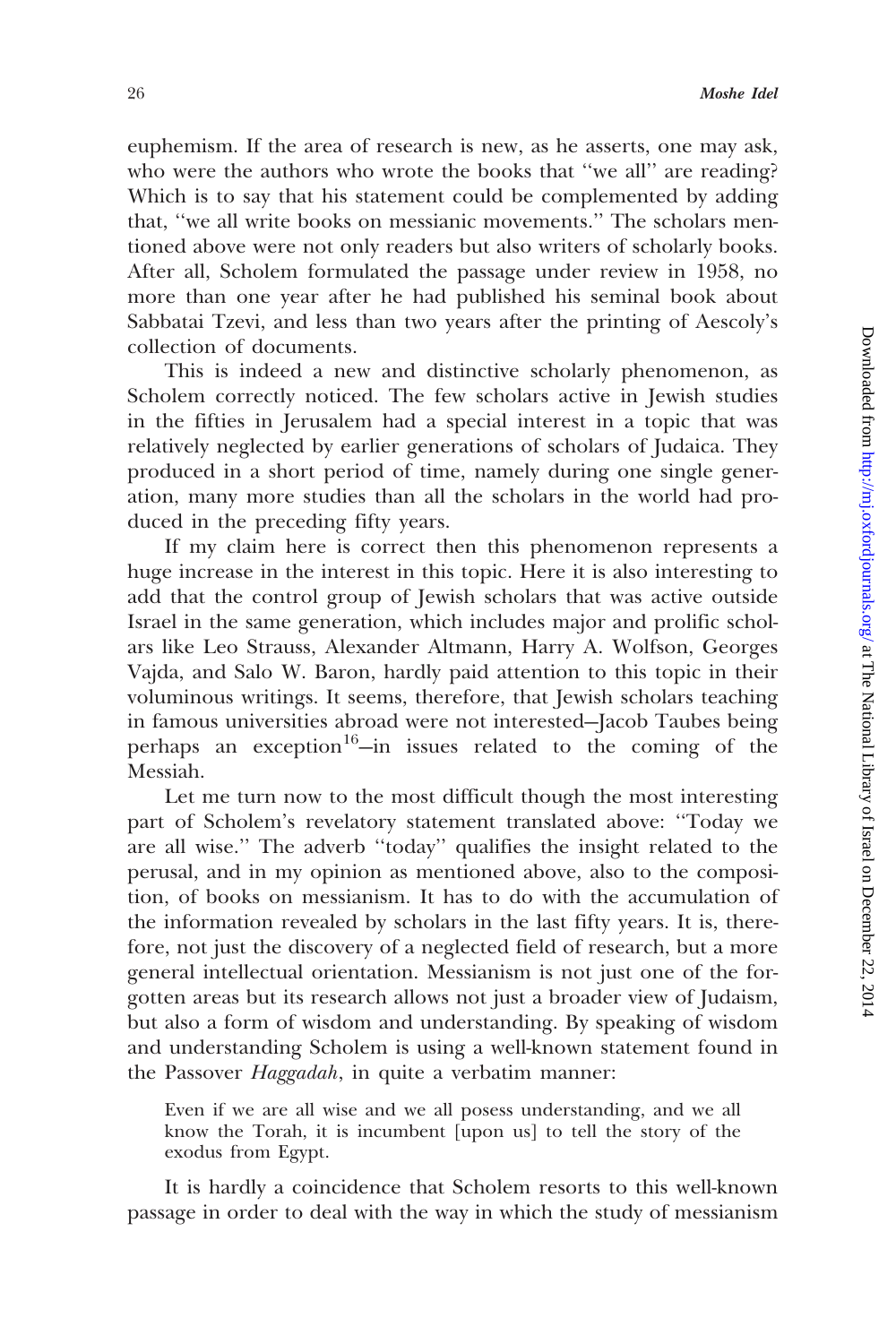#### Messianic Scholars 27

is to be understood. In my opinion, he is suggesting that scholars are telling the story of messianism, just as traditional Jews tell the story of the exodus from Egypt, i.e., both have a religious dimension. The parallelism between the phrase ''We all know the Torah'' and the reference that Scholem makes with regard to the academic journal about history named Zion and the books on messianism, is fascinating. Instead of the Torah, a new Jewish literature dealing with messianism and emerging in those days took its place, at least metaphorically. Let me highlight that in both the Passover Haggadah and in Scholem's statement, the preoccupation with the topic of redemption is evident.

Moreover, the parallelism between Scholem's statement and the traditional source is not just a matter of a philological finding, or just an accidental rhetorical ornament. As is mentioned in a footnote to the published version of this article, the lecture by Scholem was delivered not just in 1958, but sometime during the Passover of that year.<sup>17</sup> I assume that the traditional formula recited during the Passover Seder crept into Scholem's mind while he responded to questions related to his lecture.

This intriguing parallelism between the concept of the ''Torah'' in the traditional ritual and messianism in Scholem's passage also demonstrates something more profound about Scholem's background: the study of Jewish history, and especially the messianic part of it, including the new revelations that stem from perusing the neglected manuscript materials by scholars, constitutes the new Torah that should now be known by Israeli intellectuals. This seems to be the most significant element in the passage. Rescuing the redeemers from the historical past becomes a strong preoccupation in the present. However, I would even claim something more: just as when telling the story of the biblical exodus, the Jews of a later age had, according to the Passover Haggadah, to see themselves as if they had experienced the ancient event of liberation, now, in parallel fashion, the telling of the story of messianism may, according to Scholem, become part of this feeling of liberation, to be experienced by a scholar immersed in this material. I would say—following Reinhold Niebuhr—that Scholem had ''not so much confidence in reason as faith in history. The conception of a redemptive history informs most diverse forms of modern culture.''<sup>18</sup> Redeeming the redeemers is in itself an act of redemption not only for those forgotten redeemers but also for the academic redeemer in the present. He participates, though only psychologically, in the historical redemptive drama that he is describing.

Redemptive or not, the preoccupation with messianism is essential to Scholem's oeuvre, as we shall see below, but here I would like to draw attention to something else: In the above passage, Scholem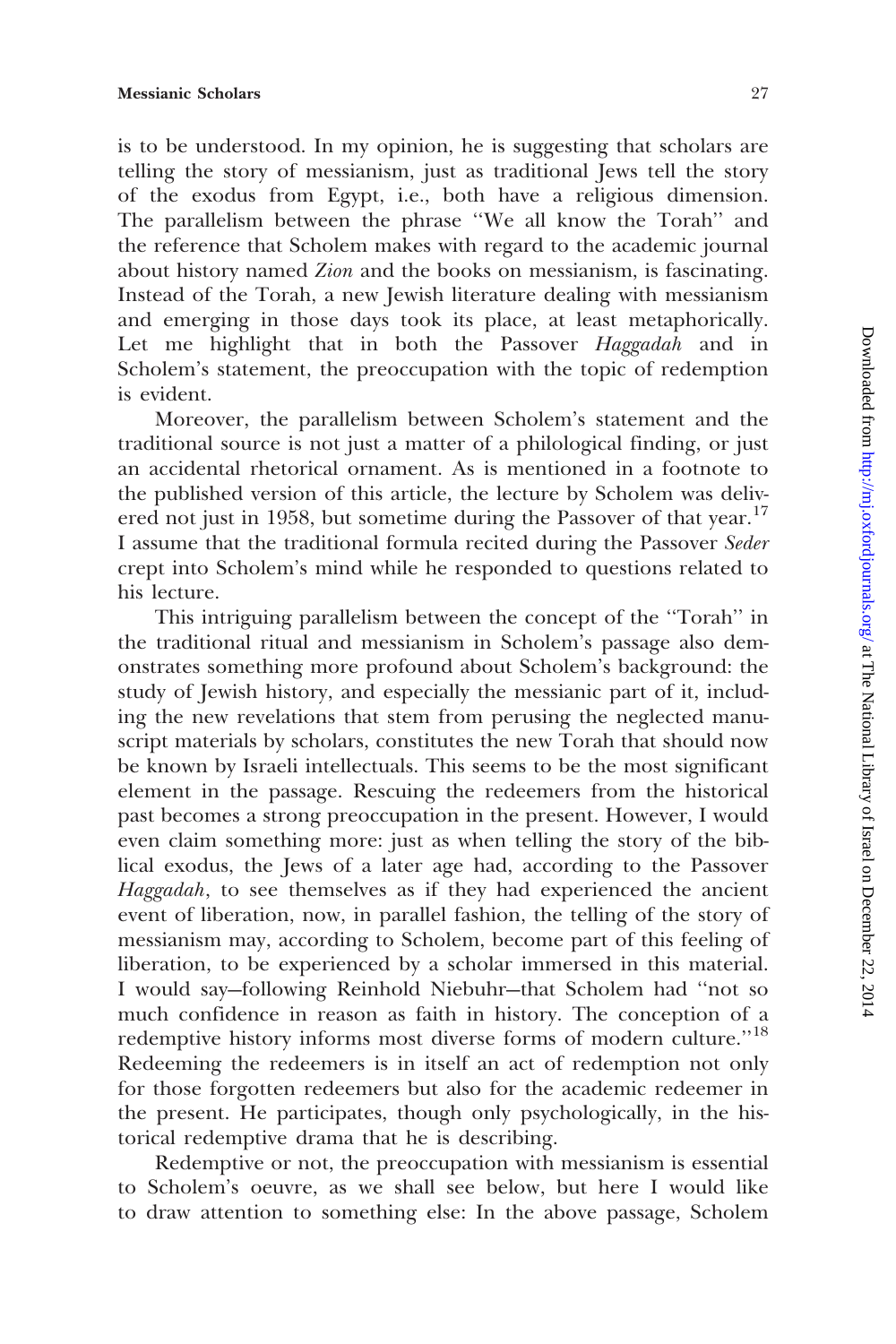combined his appreciation of the new developments in the study of messianism with traditional language: the rhetoric of the passage is heavily indebt to the eschatological cargo of the Passover Haggadah. It formulates what should be a secular enterprise by academicians in terms that are unmistakably religious in their origin. This combination may be regarded as a merely stylistic ornament, but such an assumption is far from certain. In any case, it contradicts one of Scholem's well-known beliefs that the resort to religious language, especially Hebrew, charged as it is with ancient valences, for secular purpose will trigger a revenge of this language.<sup>19</sup> Some form of numinosity is introduced by the way in which Scholem treated the sacrality of Hebrew. This is an early view of Scholem that did not prevent him, to be sure, from writing a great part of his historical analyses of the past, in modern Hebrew. If the academic enterprise is to be understood as a secular enterprise, or at least free of religious presuppositions, the language adopted by Scholem in the above quoted passage addressed to Jewish historians, contradicts this tendency.

Indeed, in an interesting remark that has resonances of Niebuhr's comment adduced above, Scholem asserted that in his classes at the Hebrew University he does not teach reason but history.<sup>20</sup> However, the question is: what is the nature of this history? Is it a new sort of historia sacra? Let me try and shed light on this important question by resorting to the way in which Yitzhak Baer, the great historian of medieval Judaism, and a great admirer of Scholem's, understood Jewish history:

Our history is an evolutionary process of a great power and it is necessary to define and demonstrate the nature of this evolution even in those places and those ranks where this power, apparently coming from outside, is dispersed and growingly degenerates to its extreme baseness. We, who recognize ourselves as part of and messengers for this wondrous and occult power,  $[ha+koah \ ha-nifla']$  $ve\text{-}ha\text{-}satum$ ] we cannot escape this recognition...but by historical criticism we penetrate and fathom the secret of the existence [sod ha-hawayyah] of the historical phenomena, that are similar to personalities that develop according to their own laws<sup>21</sup>, which emerge indeed from the depths of their souls.<sup>22</sup>

This is a passage pregnant with many implicit meanings that does not reflect an ordinary vision of history or of the role of the historian, and it deserves a detailed analysis, which cannot be undertaken here. It is part of a theological understanding of history that has some few parallels in other Jewish historians, and in Scholem himself.<sup>23</sup> Though I would not identify Baer's stand with the position of Scholem, I assume that some form of affinity between the two should be discerned when they portray the role played by historians in a manner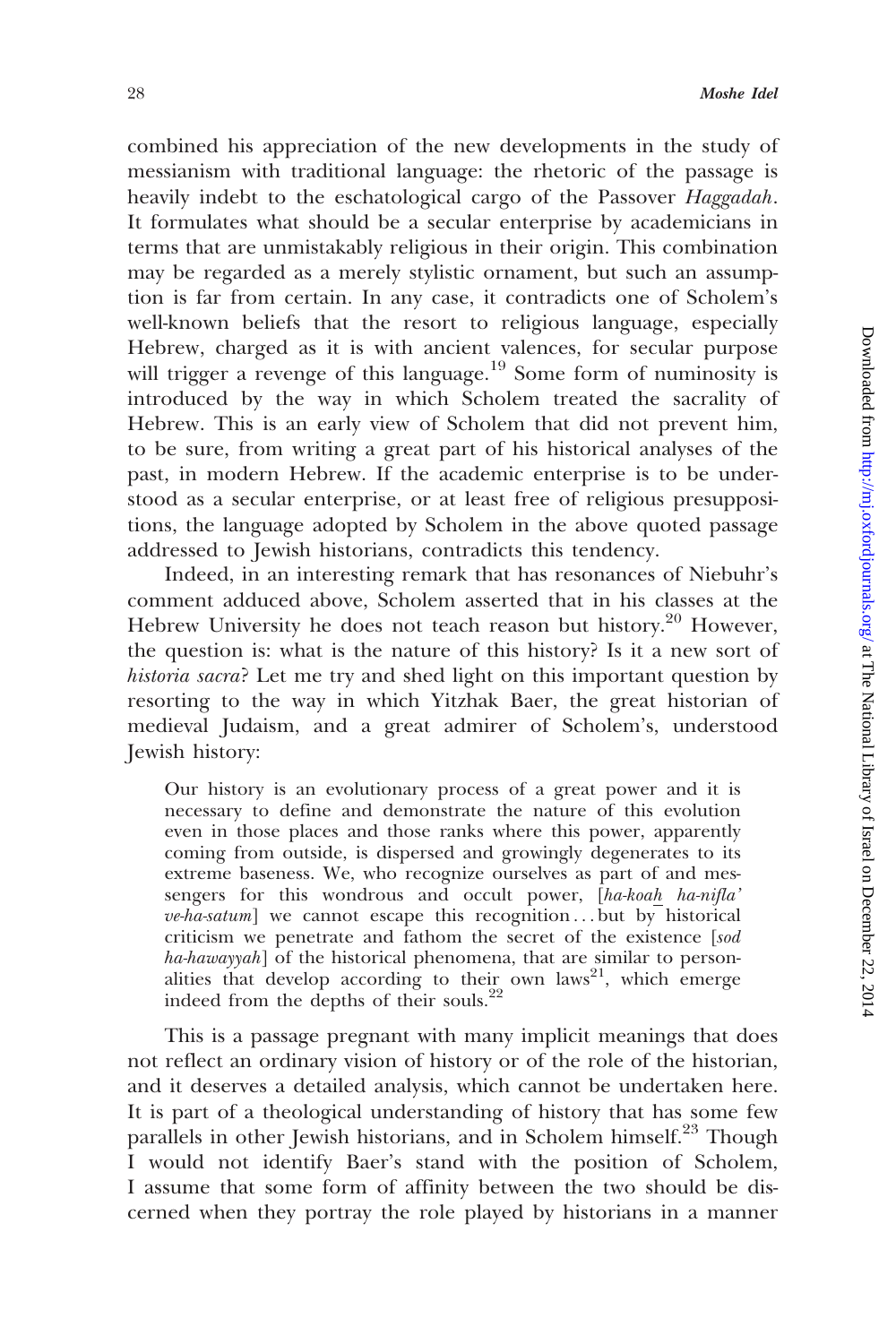reminiscent of ancient Jewish figures. Jewish historians are now conceived of as wonder-makers, performing miracles by virtue of their discovery of repressed traditions by conservative circles in Judaism, according to Scholem, while in Baer's more modest formulation, they are considered to be messengers of a higher power. As we are told in the Passover Haggadah about Moses, so, too, recent scholars are described as performing miracles. And let us not forget that we are here dealing with that special audience that Scholem addressed in his speech: Israeli historians.

In this context, let me also draw attention to the language that was early used to understand the establishment of the Hebrew University on Mt. Scopus. As David N. Myers has insightfully pointed out, two scholars in Jerusalem, one of them Judah Magnes, the first Chancellor of the Hebrew University, envisaged the University as, in some form, a Temple, mingling religious imagery in their description of a secular institution.<sup>24</sup> Indeed, as Myers mentioned, the Wissenschaft das Judentums project has been imagined as replacing the Torah, or at least competing with it. $25$  To this observation I would add that there is some form of eschatology that underlies these expressions, reminding one of the way in which Scholem described the reading of the journal Zion and of the books of messianism. So, for example, Max Margolis, in a passage adduced by Myers, wrote that:

''This place in which we stand – Mt. Scopus from which we can see (the remnant of) the Temple – is a sanctuary for us. This edifice and the other that will rise in the not distant future will become for us a holy place.<sup>26</sup>

In light of these views, we may assume that some scholars in Jerusalem adopted a religious language to describe their activity at the Hebrew University, with some of this language possessing clear eschatological overtones. As we have seen above, Scholem, however, attempted to deny the relevance of the resort to such a language by others insofar as history is concerned.<sup>27</sup>

## SCHOLARSHIP OF MESSIANISM AND ZIONIST ESTABLISHMENT

Scholem's addressing his audience of historians by the phrase ''we all'' perceived that he and they were engaged in something more comprehensive and profound than only the academic study of a neglected area of research. I assume that the consumers of the books mentioned above were not only the few historians present at the annual meeting, but also broader audience of intellectuals. There is an interesting statement found in Scholem's Hebrew preface to his Sabbatai Sevi, which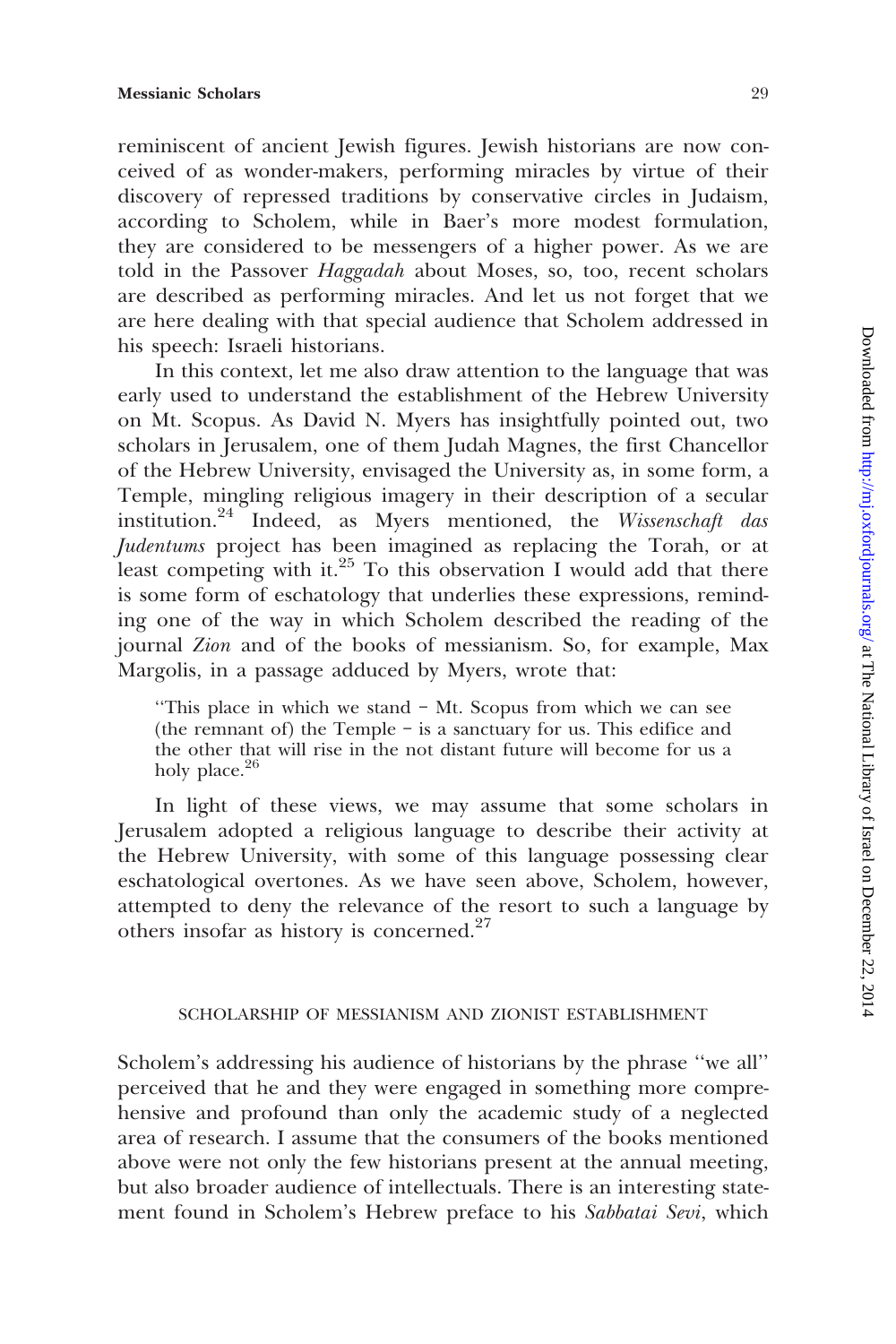was removed from the translations in other languages that here bears comment. After thanking the many persons in helping him during the writing of this book, Scholem states:

With awe and respect I recall the memory of Berl Katznelson, one [distinguished person] out of tens of thousands  $\left[ \frac{dagu}{dt} \right]$  me-revavah],  $28$ who already fifteen years ago, when the publishing house 'Am 'Oved was founded, encouraged me [hemritzani] to compose this book, and I was not capable<sup>29</sup> of putting it in his faithful hands.<sup>30</sup>

Written in early 1957, this passage alludes to a conversation with his good friend in 1942, less than two years before the premature death of Katznelson. One of the most prominent secular Zionist activists, Katznelson had a deep respect for Jewish tradition. He became the first director of the publishing house of the Kibbutz movement, and was a very close friend of Ben-Gurion.

It is hard to underestimate the reverence that Scholem felt toward his friend. Scholem's description above is an exceptionally positive description, and I do not believe that anyone, with the possible exception of Walter Benjamin, would qualify for such appreciation.<sup>31</sup> What we learn from this passage is that with the establishment of the publishing house directed by Katznelson, the latter encouraged Scholem to write his most ambitious and important book on messianism in Judaism. The tone of apology—he excuses himself because he did not put the book on Sabbatai Tzevi in Berl's hands while he was alive—is interesting: its completion seems to be the late fulfillment of a promise that he did not fulfill in time. Indeed, the book was printed by 'Am 'Oved, Berl's press, despite the fact that Scholem had a long-standing relationship with another press, the Schocken printing house, that was also active in Israel.

Should we understand the relationship between Scholem and Katznelson solely as the friendship of two individuals who felt a deep affinity toward each other, or should we consider this affinity as reflecting an important link between the academy on the one hand, and the Zionist movement on the other? This is not a simple question to answer, especially for me as I am not an expert on modern Israeli history. However, I have at least an interesting parallel, which may shed a certain light on Scholem's relation to Katznelson. It should be pointed out that Katznelson had a deep interest in messianic movements, and he attempted to understand the differences between the messianic interpretations offered of the Communist revolution—as a case of false messianism—and the Zionist movement, as a closer type of phenomenon to messianism in a manner reminiscent of what Jacob Talmon did later on.<sup>32</sup> The abrupt ascent of studies dealing with messianism at a moment when the Zionist movement was at its apex,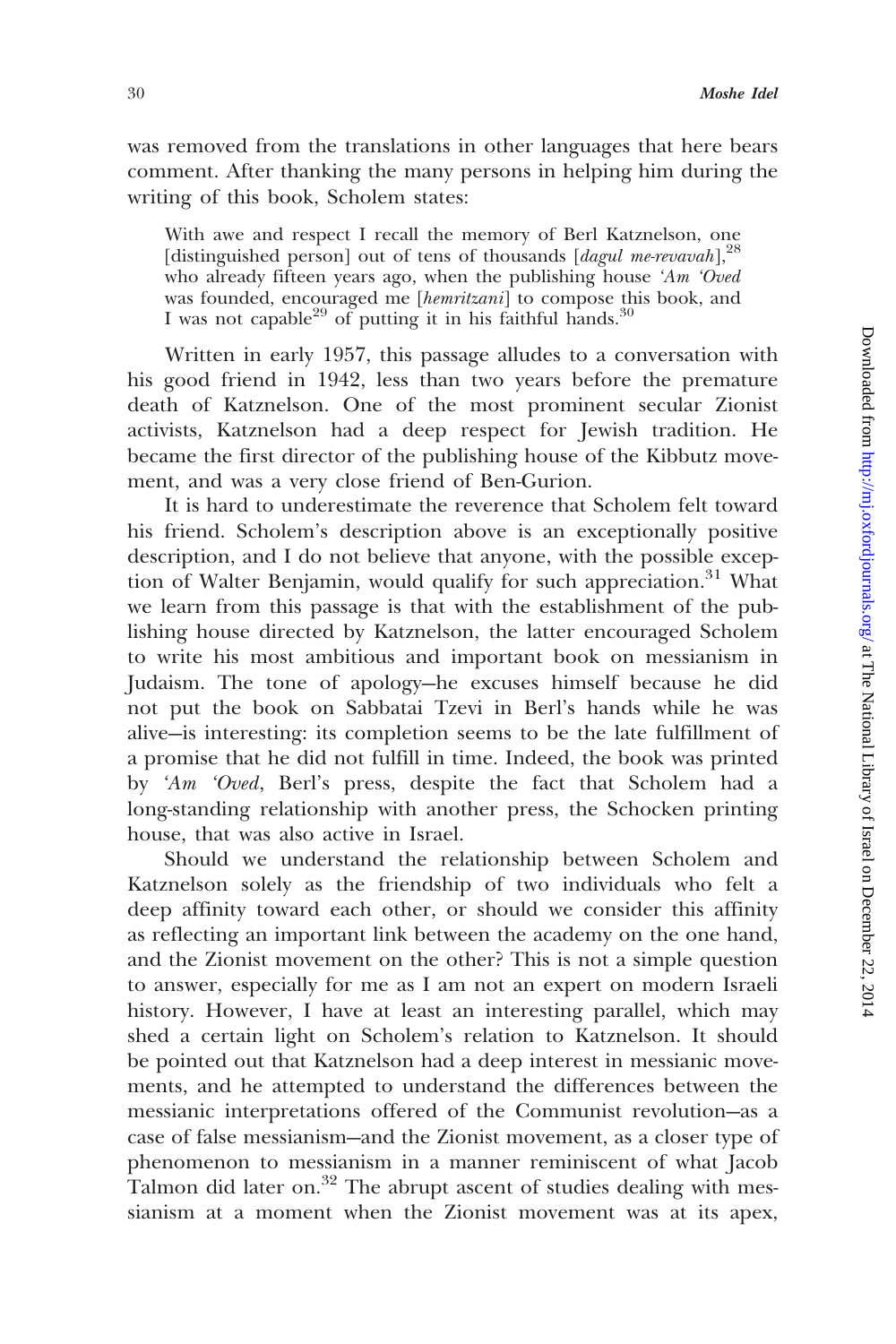in my opinion, points to an important nexus that should not be neglected.

Let me also compare the last passage to another one, found in the preface written some years earlier by Yehudah Even Shemuel, to his Midrashei Ge'ulah. Again, the author is attempting to thank the people who helped him in one way or another:

My thanks are due to the Bialik Institute, which published this book of mine, [and] especially my friend Yitzhaq Greenbaum, who stirred me to write this book, a testimony of the longings for redemption of our generation. 33

The Hebrew formulation is unambiguous: Greenbaum, who was in fact the head of the Bialik publishing house named The Bialik Institute, stirred Even Yehudah to write the book. Greenbaum was, like Katznelson, a major Zionist activist, but unlike the latter, he was a much more radical secularist thinker. Both were, however, heads of recently established public printing houses, that turned into leading Israeli presses. Even Shmuel is much more confessional than Scholem. He presents his book not only as the result of encouragement coming from an important leader, but also as emerging from the messianic expectations of his generation. This point returns again later in his preface, where he mentioned no other than the most important Jewish poet of the twentieth century Hayyim Nahman Bialik:

By a special blessing I bless the unique and the special one, who left us several years ago but his light is still with us, Hayyim Nahman Bialik. Out of conversations I had with him about redemption, an impression remained and they were committed to writing in the fabric of the text when I came to write on the history of the longing for redemption in Israel. The hope of our generation is that we are the last of those who long for redemption and the first in redemption.<sup>34</sup>

Therefore, it is not Greenbaum alone who inspired Even Shmuel but also another, much more prominent, Zionist thinker, the national poet Bialik, who did so. It, therefore, turns out that two major monographs dealing with messianism, were in a way encouraged, perhaps even ordered, by Zionist thinkers, and then printed by Zionist printing houses. Thus, we have a clear linkage between Zionism and the scholarly research on messianism. Furthermore, the attempt to disentangle Zionism from messianism in several statements of Scholem, to be adduced below, turns out to be somewhat problematic against this background.

More recently, the correspondence between David ben Gurion, the famous prime minister of Israel, and a number of Israeli intellectuals concerning messianism has been printed and analyzed by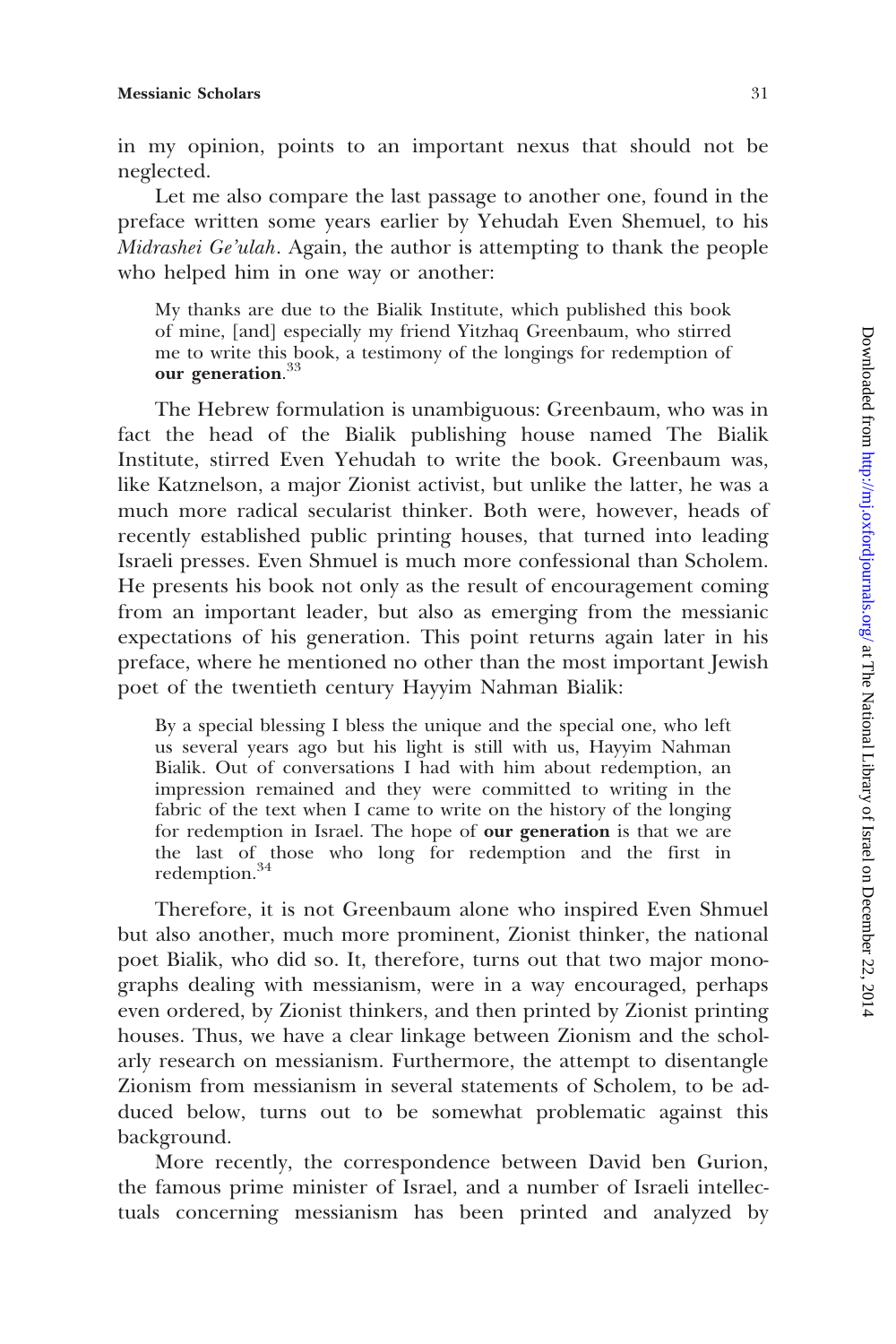David Ohana.<sup>35</sup> The enthusiasm that Ben Gurion had for a variety of messianic topics is unmistakable, as we learn from these letters and discussions. We may, therefore, conclude that at least part of the Zionist secular elite was especially interested in messianism, at least theoretically, and encouraged scholars to write on the topic. To be sure, the religious Zionist elite was even more enthusiastic about the understanding of Zionism as a form of messianism, but this is an issue that I cannot enter into here. $36$ 

Let me be clear: I would not identify Even Shmuel's perception with that of Scholem's. The latter was indubitably much more sober, and did not share the explicit eschatological aspirations of Even Shmuel. In fact Scholem himself distinguished explicitly between his Zionistic convictions about a political and cultural process that took place in history and in the land of Israel on the one hand, and the messianic redemption he hoped for that will take place in the future. ''I absolutely negate,''<sup>37</sup> Scholem wrote,

that Zionism is a messianic movement and that it has the right to employ religious terminology for political goals. The redemption of Jewish people, which as a Zionist I desire, is in no way identical with the religious redemption I hope for in the future ... The Zionist ideal is one thing the messianic ideal is another, and the two do not meet except in the pompous phraseology of mass rallies which often infuse our youth with a spirit of new Sabbateanism, which must inevitably fail. The Zionist movement has nothing in common with Sabbateanism.<sup>38</sup>

Let me draw attention to the resort to the singular in this passage: there is, to believe Scholem, just one single ''Zionist ideal'' ' as if there is just a single ''Messianic ideal'', and the two are deemed to be incompatible, this incompatibility being the reason why the two ideals do not really meet or even less overlap. The language used is quite sharp: ''I absolutely negate that.'' Scholem here and in some other instances later on in his life, takes, in quite a serious manner, his self-assumed role as the speaker for ''Zionism'' as a whole, identifying the whole movement that includes, as we know, many religious factions, with his secularizing outlook.

Indeed, he formulated this stark distinction as early as 1929 in a polemical response that he printed in Davar, a main Zionist newspaper, as part of his defense of the approach adopted by a leftist faction in cultural Zionism formed by mainly Central European intellectuals in Israel, named *Berit Shalom*, to which he belonged. And this polemical stand, like many other declarations of his youth, remained part and parcel of his approach for decades to come.<sup>39</sup> He repeated it in 1931, in a piece printed only recently by Avraham Shapira<sup>40</sup>, and again in much later interviews during the seventies. $41$  This approach is a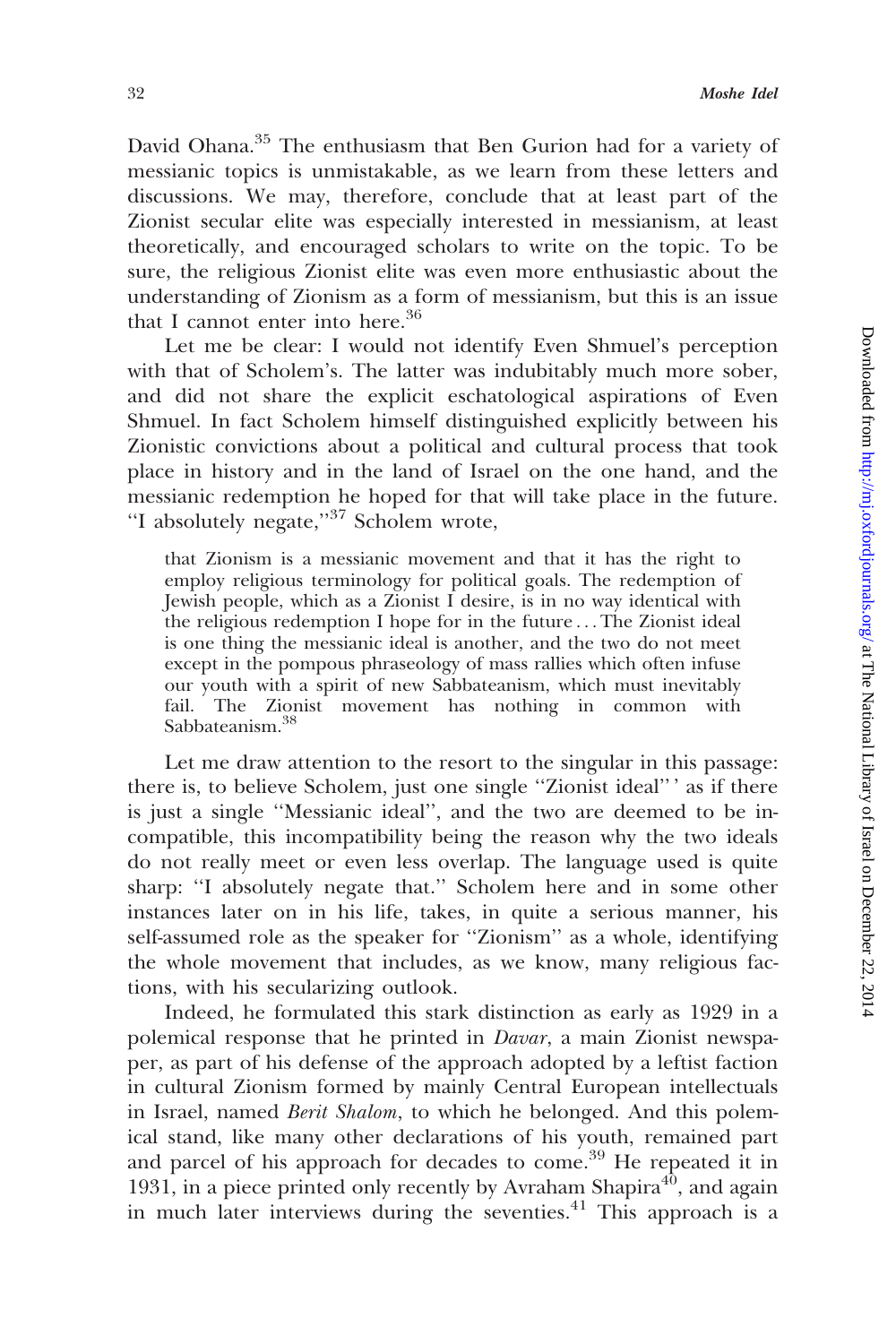#### Messianic Scholars 33

matter of principle and, therefore, remained unchanged through decades. Formulated in a period when Jewish history seemed rather static, it was reiterated in a period saturated by dramatic events, in which mass murder and the mass movements of the Jews dramatically changed the landscape of Jewish history.

Like many of his other intellectual contemporaries, Scholem separates the present political developments related to Zionism on the one hand and the belief he shared with other Jews, religious ones to be sure, concerning the redemption of the nation in the future, on the other hand. In a way he was aware of the resort to messianic terminology in Israeli politics, but nevertheless decided that Zionism and messianism are dramatically different and he negated the messianic, in fact the apocalyptic, cargo of Zionism. As we shall see below, he was preoccupied with and perhaps afraid of, the question of the price paid by Jews for their adhering to what he called ''the idea of messianism''. In an interesting statement, Scholem wrote: ''I do not see in Zionism, as Ben Gurion did, a messianic movement.''<sup>42</sup> This is a much more tolerant expression: he acknowledges that his position is not accepted by those on the political right who inspire the youth he is criticizing, nor is it shared by such a pillar of Zionist activism, Ben Gurion himself, who had quite another opinion on the topic.

Though sharing in the intense interest in messianism in the nascent state of Israel, Scholem was, nevertheless, an exception in his group because of his prolific writings on the topic and even more so because of his profound insights and deep impact on scholarship. It is evident that Scholem's longest book is his monograph entitled in Hebrew Sabbatai Sevi and the Messianic Movement in His Lifetime, in its second, expanded and final English version known as Sabbatai Sevi, The Mystical Messiah, that runs to nearly a thousand pages. What is, however, much less evident is the fact that when someone inspects Scholem's entire academic corpus, the space dedicated to messianism is quite surprising: I estimate that fifty percent of the material in his books and articles are dedicated to this topic. The two longest books of Scholem's, other than Sabbatai Sevi, are two big tomes in which many of his articles on and texts of Sabbateanism have been collected.<sup>43</sup> And two other smaller books are dedicated solely to Sabbateanism.<sup>44</sup> Moreover, in other books by Scholem, which are not dedicated explicitly to messianism, there are articles dealing with this topic, or even entire chapters on Sabbateanism, as it is the case in his seminal Major Trends in Jewish Mysticism. Furthermore, a collection of articles on messianism in English, many of them translations from other languages, become a substantial volume.<sup>45</sup>

An interesting check can be made by inspecting the general structure of Scholem's summary of his entire work as presented in his book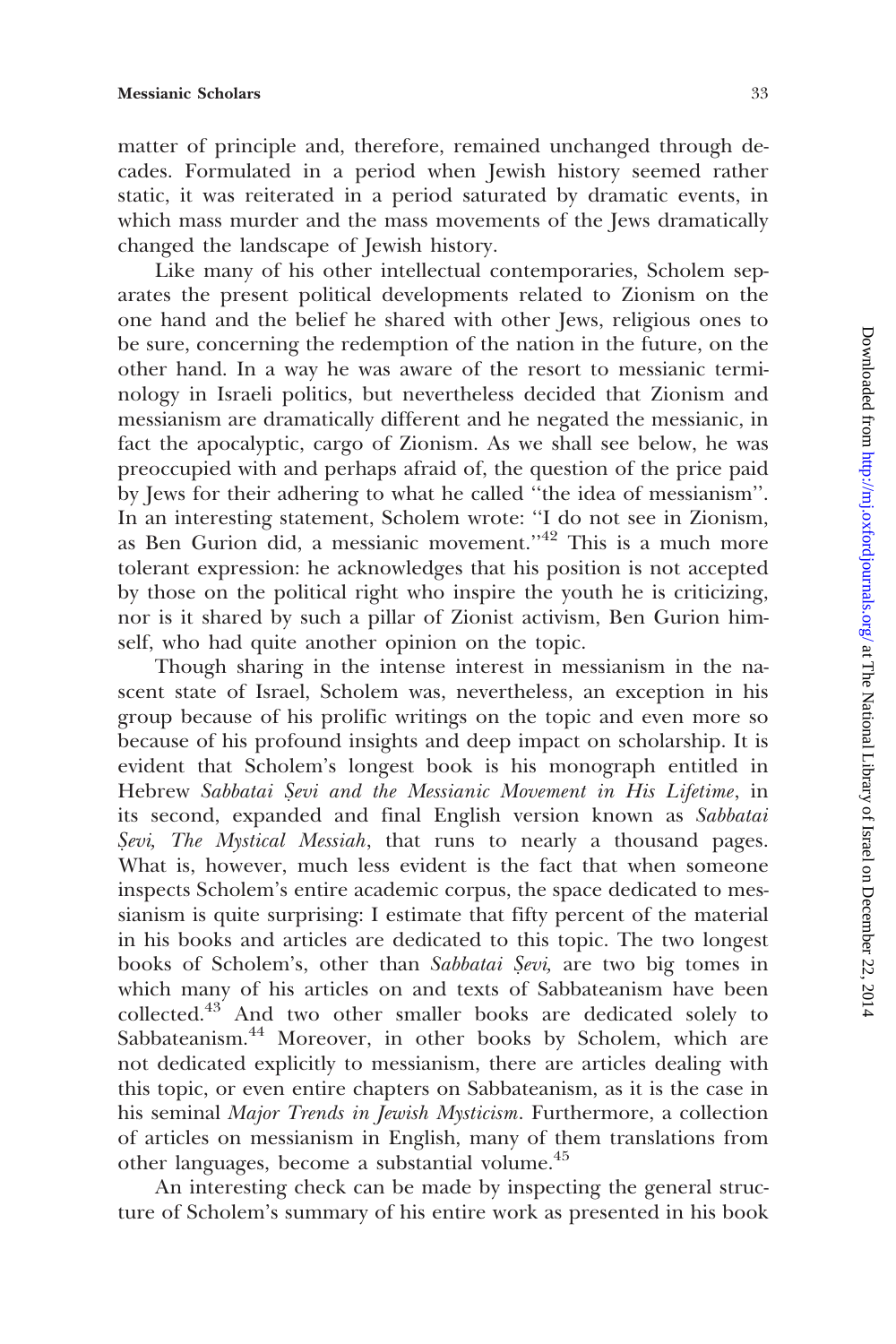entitled Kabbalah, that is comprised of a collection of items he contributed early in the seventies to the Encyclopedia Judaica. When he discusses the most important personalities in the history of Jewish mysticism that he deems important enough to treat in separate items, he chose sixteen, out of whom seven are Sabbateans.<sup>46</sup> It was, therefore, only natural that when Scholem reached the age of eighty, the topic of the lectures and studies dedicated to him on this occasion was messianism.<sup>47</sup>

## SCHOLEM'S VIEW OF MESSIANISM AS APOCALYPTICISM

However, quantity is not the only criterion that we should use in attempting to describe what I called above a ''messianic orientation.'' The question is whether the statement adduced at the beginning of this essay is an exception, or, alternatively, whether it represents something deeper in Scholem's scholarly worldview. Did he believe that his scholarship dealing with this topic was the most important part of his academic activity? Let me quote another statement of his, occurring several lines before the passage with which I opened this analysis:

If I have demonstrated something [at all] in my writings I have shown that ancient apocalypse has accepted some forms and replaced them, but it is one under its metamorphoses after the destruction of the second temple, and one is it in its first metamorphoses beforehand.<sup>48</sup>

As I mentioned above, Scholem was an extraordinarily attentive and sensitive observer and this remark should be given its proper place when evaluating his views. In this passage, as in many other cases, Scholem resorted to the term ''apocalyptic'' not in its precise original meaning, namely as a term related to revelation, but more as pointing to a strong historical and imminent cosmic upheaval connected to the eschaton.<sup>49</sup> From many points of view, Scholem's apocalypticism is similar to the terms ''millennarism'' and ''chiliasm'' in the scholarly discussions of some forms of Western eschatology. The most explicit and helpful description of the relationship between apocalypticism and messianism in Scholem's thought is probably expressed in his statement that apocalypticism is a ''form necessarily created by acute messianism." $50$  It should be noted, however, that acute messianism can be understood also in individualistic terms, and in such a case rather strong soteriological aspirations rather than apocalypticism will emerge.

Though primarily considered to be an eminent scholar of Jewish mysticism, Scholem was, as mentioned above, interested mostly in one specific form of Jewish messianism, the apocalyptic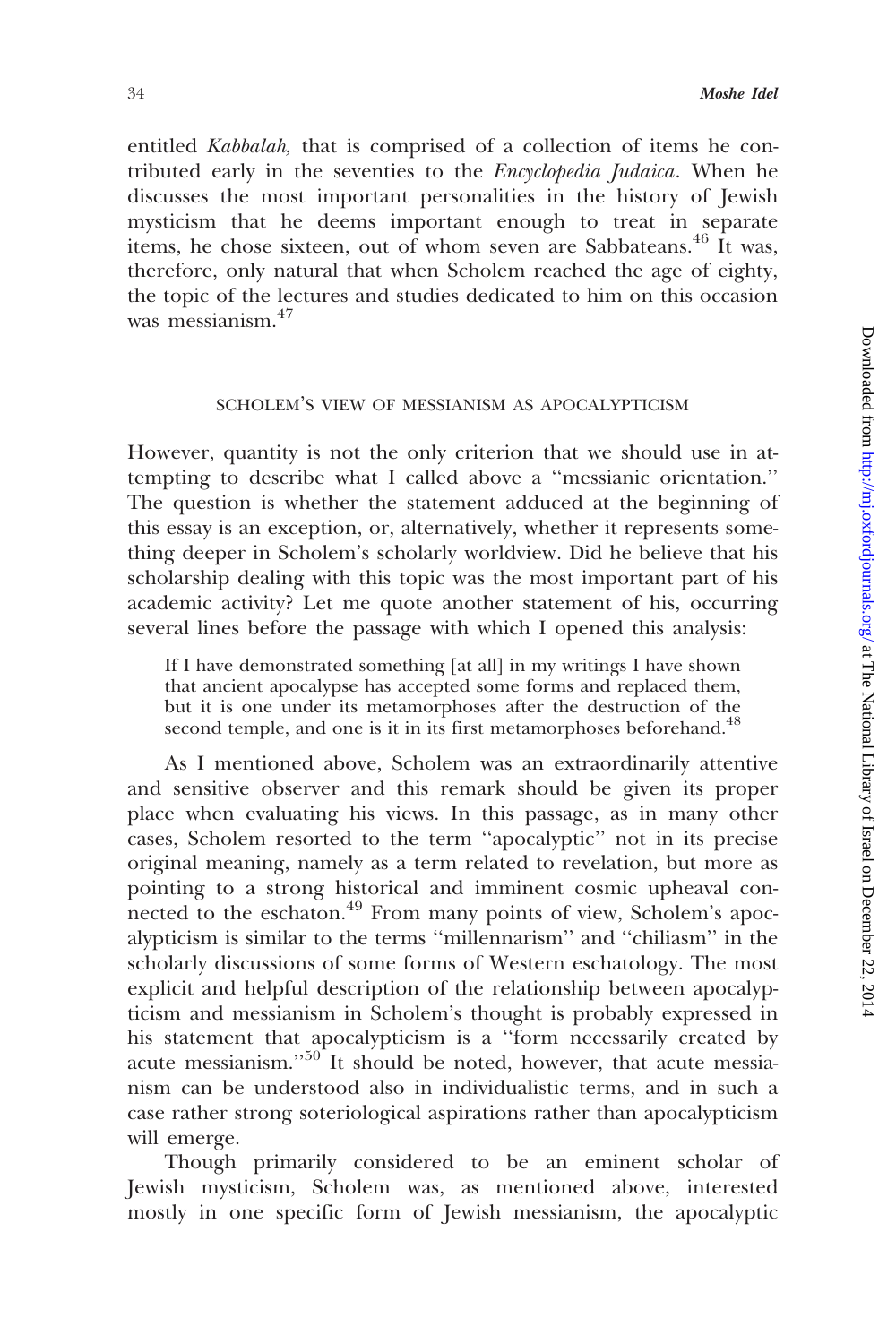mode. This overriding interest in one specific form of messianism is found, for example, in the following passage:

Jewish Messianism in its origins and by its nature - this cannot be sufficiently emphasized - is a theory of catastrophe. This theory stresses the revolutionary, cataclysmic element in the transition from every historical present to the Messianic future ...The elements of the catastrophic and the vision of the doom are present in peculiar fashion in the Messianic vision.<sup>51</sup>

Despite his immense contribution to the study of Jewish mysticism as a whole, it is obvious that it was the drama of apocalypticism that most especially captured Scholem's imagination. So, for example, he states that to the extent that messianism entered, ''as a vital force in the messianism of the mystics, it is permeated by apocalypse and it also reaches... utopian conclusions which undermine the rule of the Halakhah ... in the days of redemption."<sup>52</sup> To be sure: this statement conflicts with other discussions of Scholem regarding, for example, the way in which he understood Lurianic Kabbalah as embracing a more progressive concept of redemption.<sup>53</sup> But this tension was never resolved.

Fascinated by the antinomian potentialities inherent in this extreme form of mysticism, he regarded the more mystical and less radical interpretations of messianism as forms of ''neutralizations'' of this phenomenon, even as its ''liquidation.'' Though he would never expressly deny the messianic beliefs of any of the Jewish philosophers or mystics, Scholem would nevertheless conceive the more individualistic forms of Jewish eschatology as deviating very significantly from the vital version of the apocalyptic messianism. He was primarily attracted to the dramatic, revolutionary and public manifestations of messianism rather than by its private, inner or spiritual aspects. As Harold Bloom has correctly described him, Scholem had ''an obsession with the imagery of catastrophe."<sup>54</sup>

Phenomenologically speaking, Scholem defined the subject-matter of messianism in a way that excluded the more private and mystical ''interpretations'' or ''neutralizations'' of the popular, apocalyptic understanding of messianism from the focus of his studies. According to him—in a manner that is strongly reminiscent of Leo Baeck's views— Jewish Messianism is drastically different from what he conceived of as the Christian emphasis on the redemption of the soul, the latter concept being ''not considered by either Rabbinism or Kabbalism as having anything to do with Messianism."<sup>55</sup> Thus, by drawing attention to the apocalyptic components in the entire range of messianic phenomena, after their neglect by earlier scholars, Scholem actually identified, to a great extent, and fused the two concepts. His project was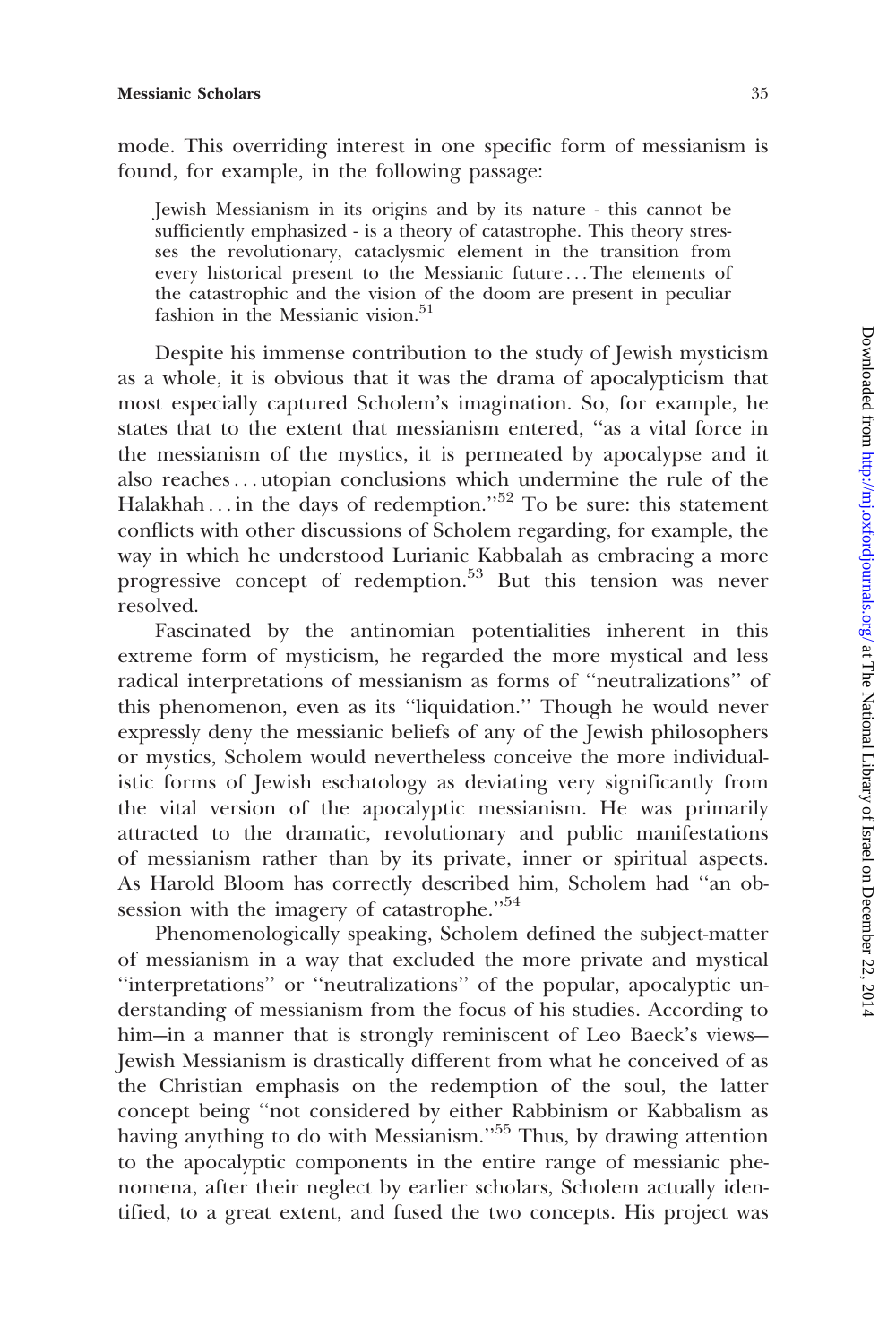intended, as he explicitly indicated, against the marginalization of apocalypticism in the general economy of Jewish scholarship during the previous century, which preferred less dramatic versions of Judaism. This monochromatic and less apocalyptic reading of messianism in still evident, for example, in the way that Joseph Sarachek treated the doctrine of the Messiah, putting a strong emphasis upon the philosophical literature, and relegating the kabbalistic literature to the periphery while totally ignoring messianic figures such as Abraham Abulafia and Shlomo Molkho, as well as the major discussion of the Messiah in the Zohar.

Scholem's particular preoccupation with messianism, actually mainly with apocalyptic messianism, as a crucial issue in Jewish mysticism is related, in my opinion, not only to his findings of neglected material in manuscripts—and indeed a great deal was done in order to unearth, print and analyze the previously marginalized messianic documents by the above mentioned scholars—but also with his Zionist ideology and nationalistic enthusiasm that were so formative in his life and thought, as well as in the lives and thought of his academic followers. By saying this, I do not intend to minimize the importance of the remarkable scholarly contribution of Scholem's school, but rather to locate it within its historical background and describe one of the main impulses that shaped the choice of its subject-matter and the specific kind of treatment the material chosen for study and analysis received. I would say that like any other major type of ideology that has emerged in Judaism, Zionism has contributed, in various ways, to shaping the understanding of messianism along lines that were important to its adherents. For Scholem this meant that the Jewish masses, living the drama of the creation of the State of Israel and after the Holocaust, should become aware of some form of ''historical consciousness'':

The connection between the renascence of the Jewish people and its historical consciousness is obvious, and has resulted in a new awareness of the dynamics and dialectics of Jewish history. The papers collected in this book are, I venture to hope, living witness to this.<sup>56</sup>

## ISAIAH TISHBY AND THE MESSIANIC IDEA

Let me turn now to a second major Israeli scholar who wrote much about messianism within the context of Jewish mysticism, Isaiah Tishby. A student of Scholem's, he was part of his academic school. His emphasis on messianism, which was conceived of as a more dominant an element in Jewish mysticism than even Scholem thought,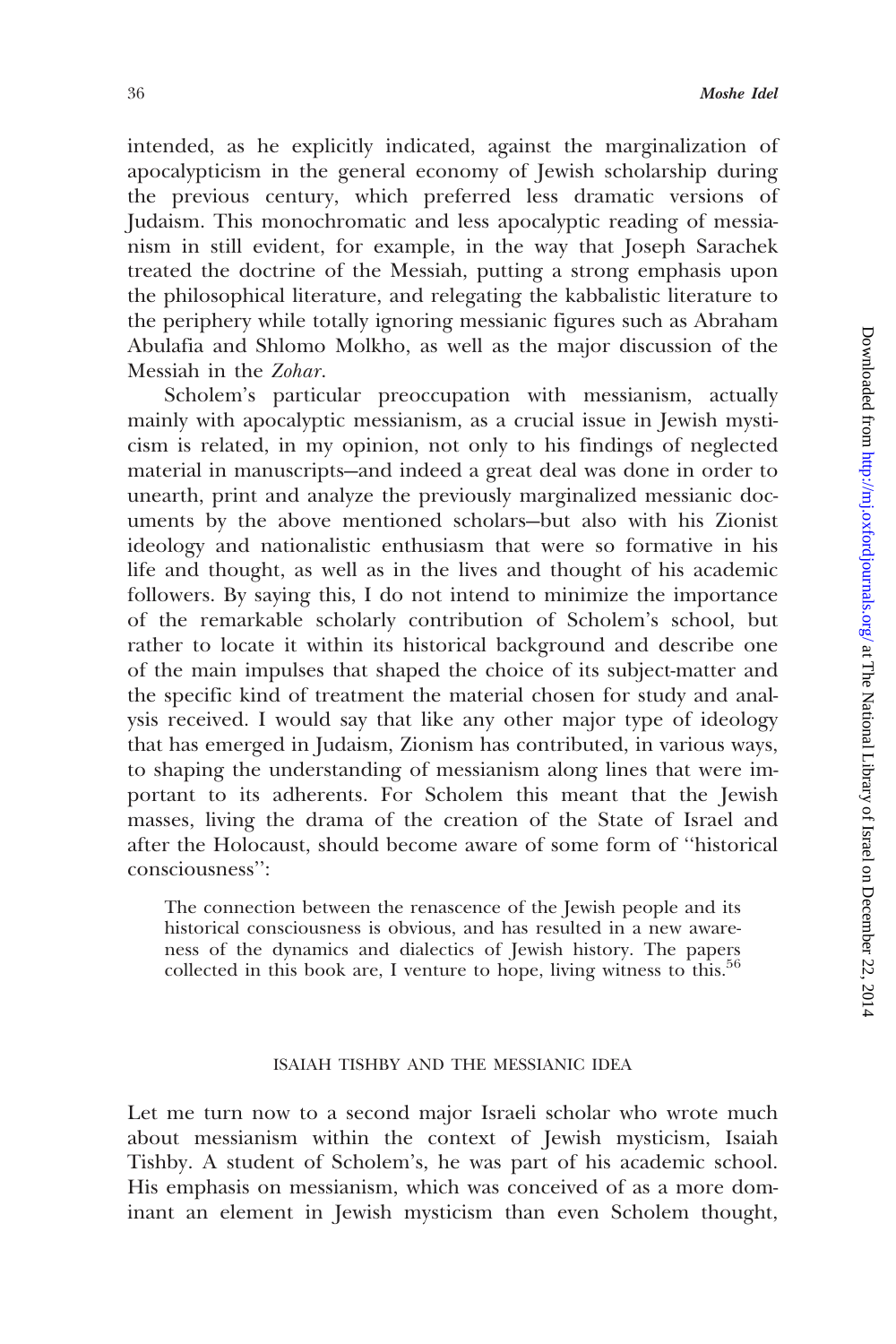constitutes, in a deep sense, a strong continuation with added emphasis, of the earlier Israeli preoccupation with apocalypticism.<sup>57</sup> This strong accent on messianism in Jewish mysticism even in cases where Scholem denied its existence generated the most significant exchange between the two scholars—notably over the nature of Hasidism.<sup>58</sup>

However, in the case of Tishby it seems that it was not only a matter of scholarly emphasis on the centrality of a certain component in the wider economy of Jewish mysticism. Tishby's original family name was Schwartz, but he adopted a new family name that cannot but call to mind the name of Elijah the Tishbite, the announcer of the Messiah. On the other hand, Tishby chose as his literary pseudonym the name 'Eliyhu' Qeidar, when he printed poems translated from Hungarian. The proper name *Eliyhu'* has nothing to do with Isha'yiahu, to my best knowledge, but it has the same consonants as 'Eliyahu, namely Elijah. Qeidar is indubitably a Hebrew counterpart for Schwartz, because it means something like ''dark''. So, let me put together the two new names adopted by Tishby: 'Eliyhu' and Tishby, whose consonants amount in Hebrew to those of 'Eliyahu Tishby, i.e., a messianic name, pointing to a figure who was widely accepted as the precursor of the Messiah. At the Hebrew University he became Scholem's main student and the most productive scholar in terms of dealing with messianic texts and the issue of messianism in Jewish mystical literatures.

## THE POLYVALENT STATUS OF THE TERM 'MESSIAH' IN JEWISH MYSTICISM

Let me return to Scholem's sharp distinction between messianism and Zionism already argued for as early as 1929. This distinction, as argued for by Scholem, consists in a notably dogmatic type of rhetoric. After all, Scholem is here dealing with two movements, and as popular movements it is hard to avoid the existence of a variety of different phenomena being present. Even the Sabbatean movement that is invoked in this context is far from monolithic in its understanding of a variety of important topics.<sup>59</sup> That is to say, the sentence adduced above represents an ideological position: why deny the existence of messianic aspects that are found so explicitly among Zionists who are either religious, or rightists? Scholem can certainly contend that Zionism should be, in principle, non-messianic, and he may oppose and criticize tendencies that do not follow this contention, but as a scholar he should recognize facts as they are, unpleasant as they may be. To take just one striking example: one of his closest disciples,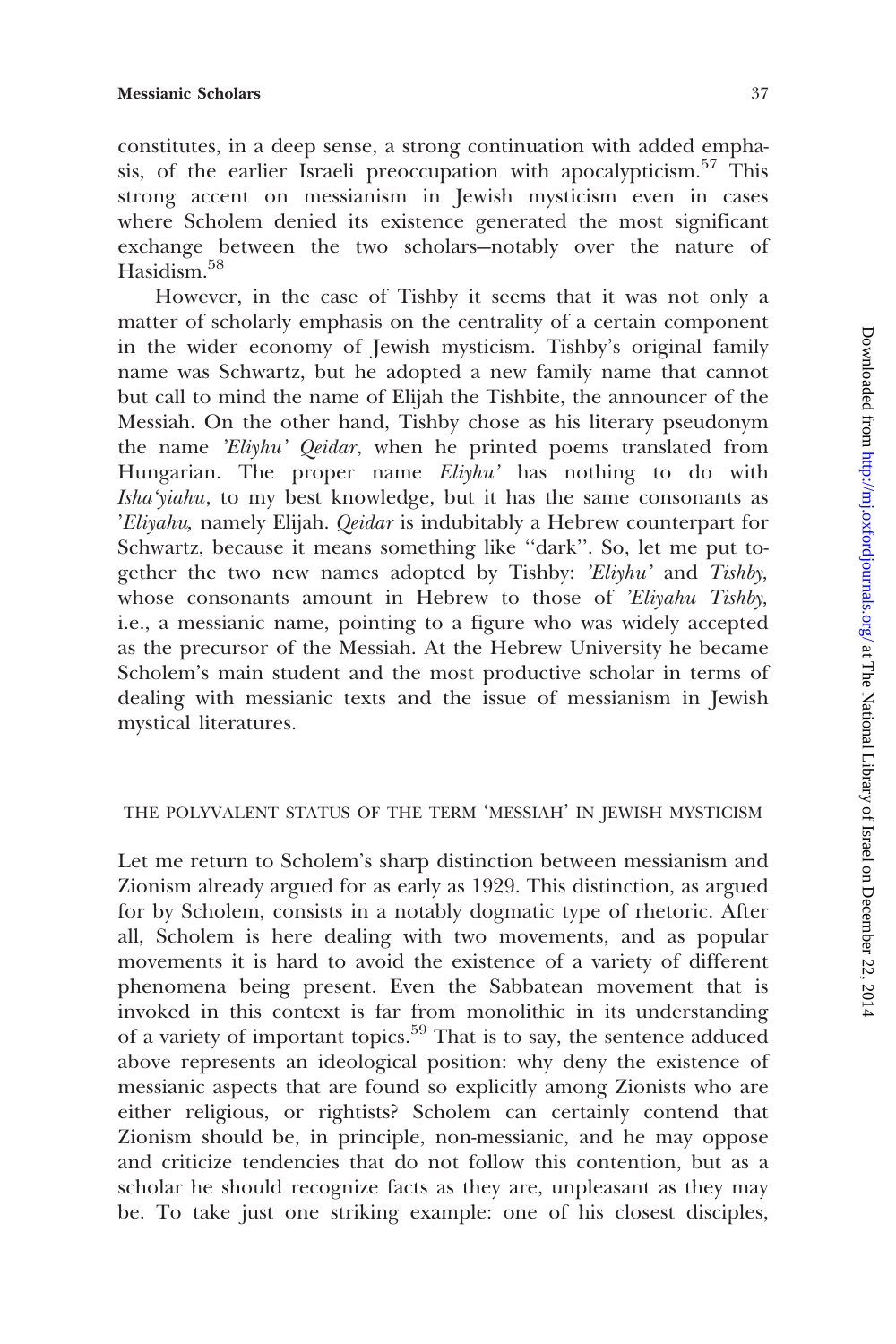Rivka Shatz-Uffenheimer, wrote a paper unambiguously entitled ''Zionism is Messianism.''<sup>60</sup> She represented the rightist side of Zionism and described the movement as one of the versions of messianism. Her position seems to be of special importance because it constitutes one of the few cases in which she, or any other student of Scholem, openly disagreed with their teacher. On the other hand, we may mention here the even more pronounced religious messianic understanding of Zionism stemming from the famous mystical thinker R. Abraham Yitzhaq ha-Kohen Kook. Kook was active in the years in which Scholem wrote the above statement in *Davar*, and his influence has continued to be powerful in Israeli religious Zionist circles up to today. $61$ 

Scholem's understanding of messianism as paramount apocalypticism reflects a dogmatic and limited approach that is not consistent with many of the Hebrew documents written by Messiahs. The apocalyptic scenario is not always, necessarily, part of all messianic scenarios. Not only was the ''messianic idea'' interpreted in dramatically different ways over the centuries, but a messianic figure like the thirteenth century Abraham Abulafia resorted to this term in quite a polysemic and nonapocalyptic manner. In one of his prophetic writings, which is also one of his most messianic ones, he directly addresses the meanings of the word Messiah:

the term Mashiyah is equivocal, [designating] three [different] matters; first and foremost the truly Agent Intellect is called the  $Mashiyah$ ... and the man who will forcibly bring us out of the exile from under the rule of the nations due to his contact with the Agent Intellect - he will [also] be called Mashiyah. And the material human hylic intellect is called Mashiyah, and is the redeemer and has influence over the soul and over all elevated spiritual powers. It can save the soul from the rule of the material kings and their people and their powers, [namely] the lowly bodily desires. It is a commandment and an obligation to reveal this matter to every wise man of the wise ones of Israel in order that he may be saved because there are many things that oppose the opinions of the multitude of the Rabbis, and even more differ from the views of the vulgus.<sup>62</sup>

Messianic redemption, according to this passage consists of two different, though related events: an inner, intellectual one, and an external, public one. The former is dependent on the actualization of the individual, human intellect, by its adherence to the cosmic universal intellect. This is the self-redemption that is available to anyone who develops his intellect, and who may, at his turn, save the others. Though the public event of redemption is not denied, it does not stand at the center of the activity of the intellectuals: the supernal Messiah, the Agent Intellect, and God, are supernal minds and redemption means assimilation to them. Intelligence, rather than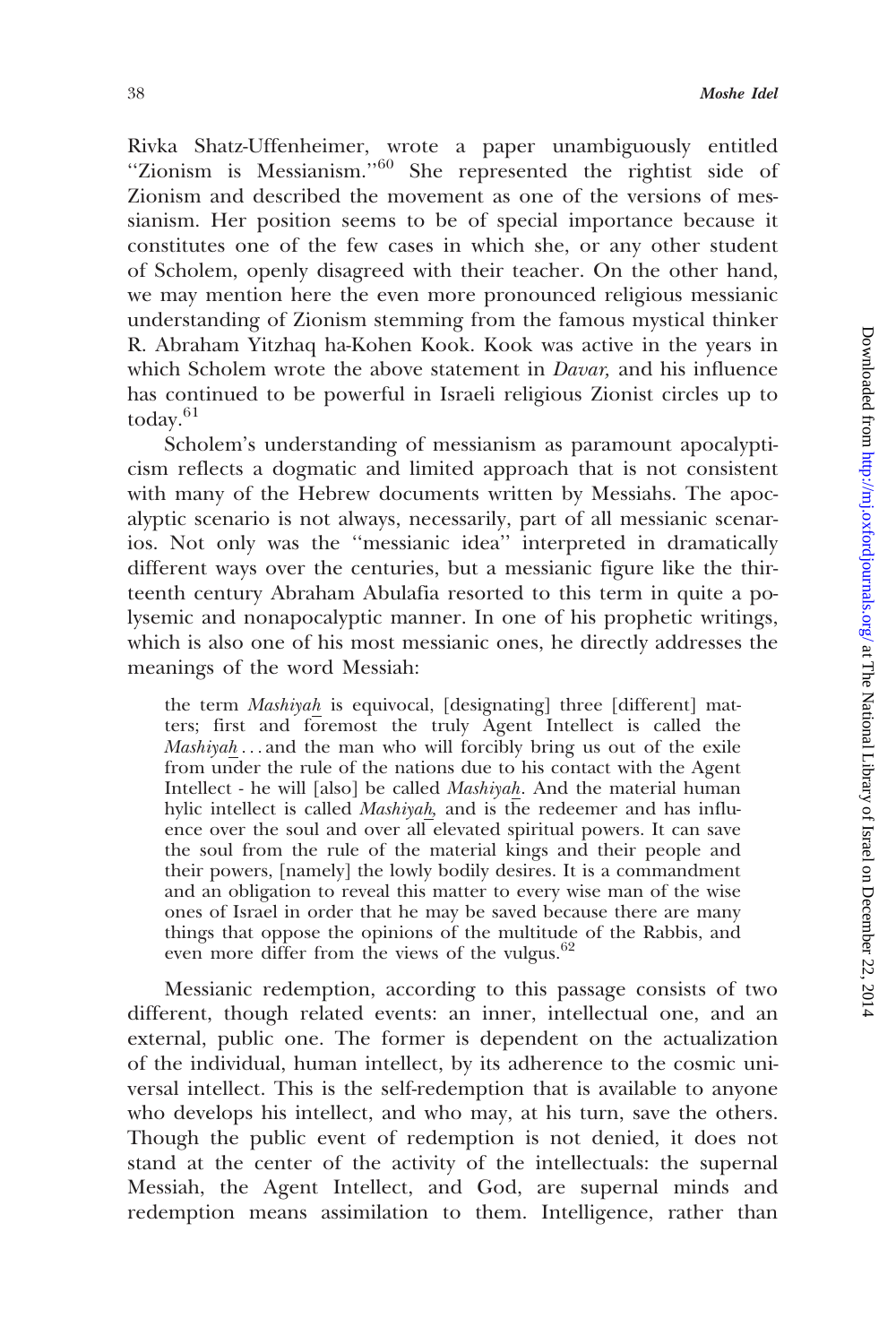power and military or political success, has here moved to the center of a world that the Messiah is supposed to bring into being. The actualization of the human intellect, a classical issue in Aristotelianism and Neoaristotelianism, has nothing apocalyptic in its character, yet it is here set in direct relation to messianism. By doing so it contributes new understandings of the Messiah.<sup>63</sup>

Therefore, Scholem's sharp reduction of messianism as a polyvalent phenomenon to basically one of its forms, apocalypticism, created a sharp distinction between what happened in the Realpolitik of Zionism in the present and the apocalyptic messianism of the future.<sup>64</sup> Scholem's efforts to distance Zionism as he understood it from messianism may be an interesting personal opinion, but it is just that even though one formulated by a great expert on both messianism and Zionism. However, it is a fact that other persons, who also understood the processes taking place in Israeli society, had a totally different opinion. This was the case with two of the most important Israeli political scientists, Jacob Talmon, who described Zionist as ''a messianic ideology,''<sup>65</sup> and his student Shlomo Avineri, who described Ben Gurion straightforwardly as a secular Messiah.<sup>66</sup> Also holding different views were, for example, Uriel Tal whose influential work dealt with political thought,<sup>67</sup> Israel Colat, an historian of Zionism at the Hebrew University,<sup>68</sup> and Baruch Kurzweil, who was a literary and cultural critic and a professor at Bar-Ilan University. Kurzweil perceived Scholem's academic project as some form of secular and anarchistic messianism.<sup>69</sup> And we should not forget the already mentioned dissenting position of Rivka Shatz-Uffenheimer.

Moreover, one of Scholem's closest friends, the Israeli writer Sh. Y. Agnon, composed a special prayer that has been widely adopted into the orthodox liturgy, and it is still in use, in which the State of Israel is described as ''the beginning of the dawn of our redemption.'' And none other than the historian Jacob Katz, another scholar very close to Scholem, defined Zionism as a ''Jewish messianic belief... purged of its miraculous elements, and retain[ing] its political, social and some of its spiritual aspects."<sup>70</sup> Last but not least: one of the major Israeli poets in Scholem's lifetime, Uri Tzvi Greenberg, became in the late thirties a fervent messianic thinker, deeply interested in messianic figures. In consequence, he adopted a messianic, even apocalyptic, tone in his work. He even went so far as to sign his name with the pseudonym Shlomo Molkho, a well-known late medieval messianic figure. Without understanding daily life in pre-state Israel as well as in the period immediately after the state was established, it is hard to understand Scholem's resistance to identifying Zionism and messianism.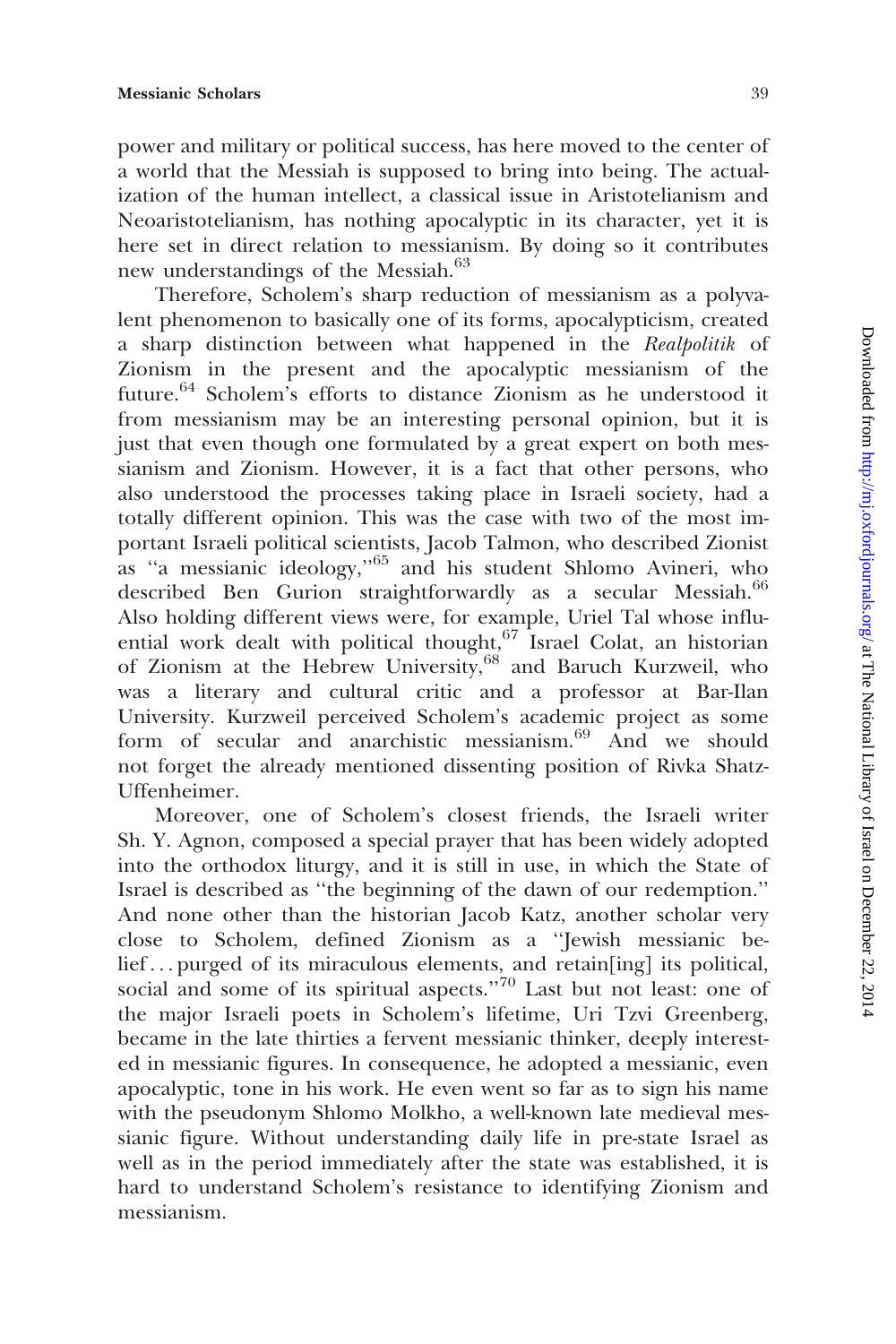In a way, the stark distinction Scholem attempted to draw in 1929 between Zionism and messianism, that one finds echoed in his later discussions, has never been accepted by the majority of Zionist activists in Israel, and it has been rejected, implicitly or explicitly, by some of the most influential academicians in the field. On Scholem's side, however, one must count Martin Buber who advocated a vision of prophetic messianism, that was not apocalyptic, $71$  as well as Talmon and Avineri.

Like many other religious concepts that metamorphosed over millennia, the problem with messianism is that it is a protean concept that has drastically changed its form and taken on a variety of new meanings over the centuries, and many of these were not necessarily connected to apocalypticism. Gravitating around the popular versions of messianism, some of the scholars mentioned above were afraid of the negative repercussions that the adoption of such an apocalyptic view would have for the present, especially in a society fraught with messianic expectations. By doing so, they displayed a responsible attitude toward society on the one hand, but on the other hand they did not supply an alternative vision for their community. Scholem was constantly speaking about the price of messianism,  $\frac{72}{7}$  but never tried to imagine, as a viable alternative for the community, a form of Judaism in the nascent State of Israel that did not contain it.

It is perhaps one of the most interesting ironies of the modern study of Jewish mysticism that the most magisterial descriptions of messianism have been so strongly inclined to accept the rather popular understanding of the eschaton in sharp apocalyptic terms while the mystical models of messianism have been relegated to a secondary status. By limiting the rich and variegated constellation of messianic themes to apocalypticism, a phenomenological problem was created not only insofar as the understanding of the past was created, but also with regard to an understanding of the present. To formulate this problem in plain terms: not only are generic terms like messianism and Zionism rarely pure entities that can be separated so neatly, but also living persons are also usually far more complex beings. It is a fact that Ben-Gurion was stubborn in his refusal to separate Zionism from messianism. Indeed, he declared straightforwardly that the State of ''Israel is the creation of the messianic faith ... We need this faith in order to continue our struggle."<sup>73</sup> This is a far-reaching statement by the most important person connected with the creation of the State of Israel, and it sharply contradicts Scholem's understanding of Zionism.

Unlike the academic categories dealing with persons and writings in the past that cannot protest against over-simplification, the present developments in a complex phenomenon like Zionism and its activists involve many changes and sometimes deep contradictions. They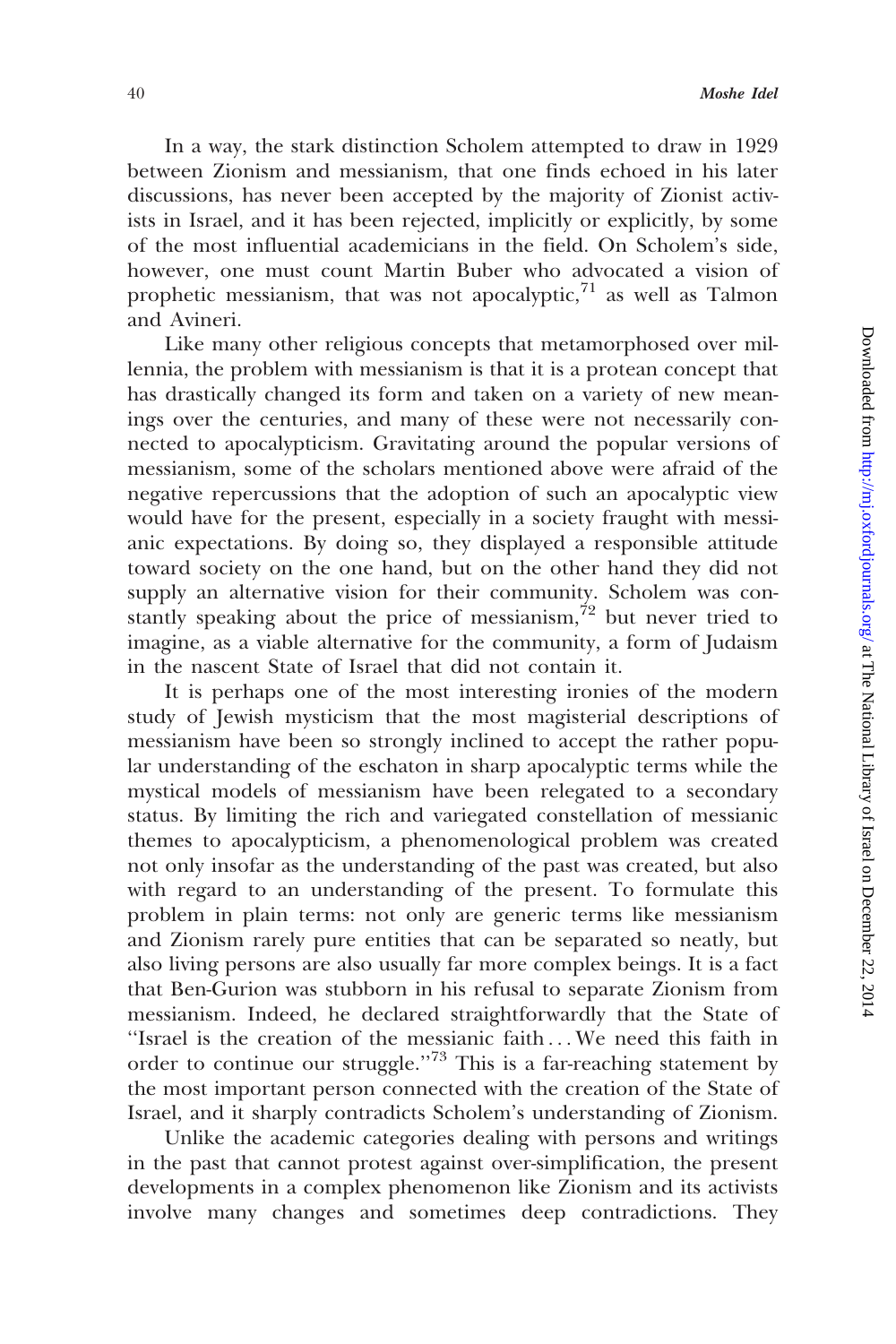involve not only sincere dedication to an ideal, but also manipulation of the masses, some of whom are much more messianically oriented than they are Zionistic. Purist approaches like those embraced by the distinguished Central European members of Berit Shalom are edifying from a scholarly point of view and, as pointed out at the beginning of this essay, as a citizen one may feel quite sympathetic with some of them. Nevertheless, Scholem himself understood the utopian elements manifested by this group, given the reactions of the Arabs to the Zionist enterprise.<sup>74</sup>

However, when the events moved in other directions, the question that should preoccupy a scholar—unlike a citizen—is first to understand those events and the motivations beyond them. To put it in even stronger terms: a Central European academic approach cannot but fail when it is applied to a situation in which Jews coming in the vast majority from a variety of countries from Eastern Europe, North Africa and parts of Asia, where messianic aspirations were much less concerned with the universalistic and sublime questions that haunted cultural Zionism stemming from European intellectuals, were the majority. As citizens, the academic elite in search of a little-Germany in Israel became alienated from the messianic expectations of the masses of Jews who were immigrating in to what they conceived of as being the promised land. Moreover, G.G. Scholem, has also become alienated from the liberal and progressive understanding of messianism proposed by  $19<sup>th</sup>$  century figures inspired by the French revolution, and which, in their own way, were adopted, with changes, by Ben Gurion.<sup>75</sup> What Scholem's own understanding of the content of messianism in the future would be is an issue that he did not reveal.

I believe that there is an expression of this feeling of mutual alienation in the astonishing remark made by Ben-Gurion to the address by Scholem at the end of a difficult meeting he had with a small group of Israeli intellectuals, all professors at the Hebrew University, in 1961. They had come to see him in order to criticize the way in which he acted as a Prime Minister, and after hearing Scholem's views, he replied: ''the project of your life is far away from me.''<sup>76</sup> I wonder to what extent the Prime Minister was really aware of the details of Scholem's life-project, despite the fact that he was a voracious reader, including books on mysticism, especially Eastern one like Buddhism, and that he was also acquainted with contemporary scholarship on Kabbalah.<sup>77</sup> Scholem, to be sure, was a major figure known by then to every intellectual in Israel. Did Ben-Gurion know something not only about Scholem's works in general but also more specifically about his insistence on the separation between messianism and Zionism? Did Ben Gurion understand that Scholem's project, dealing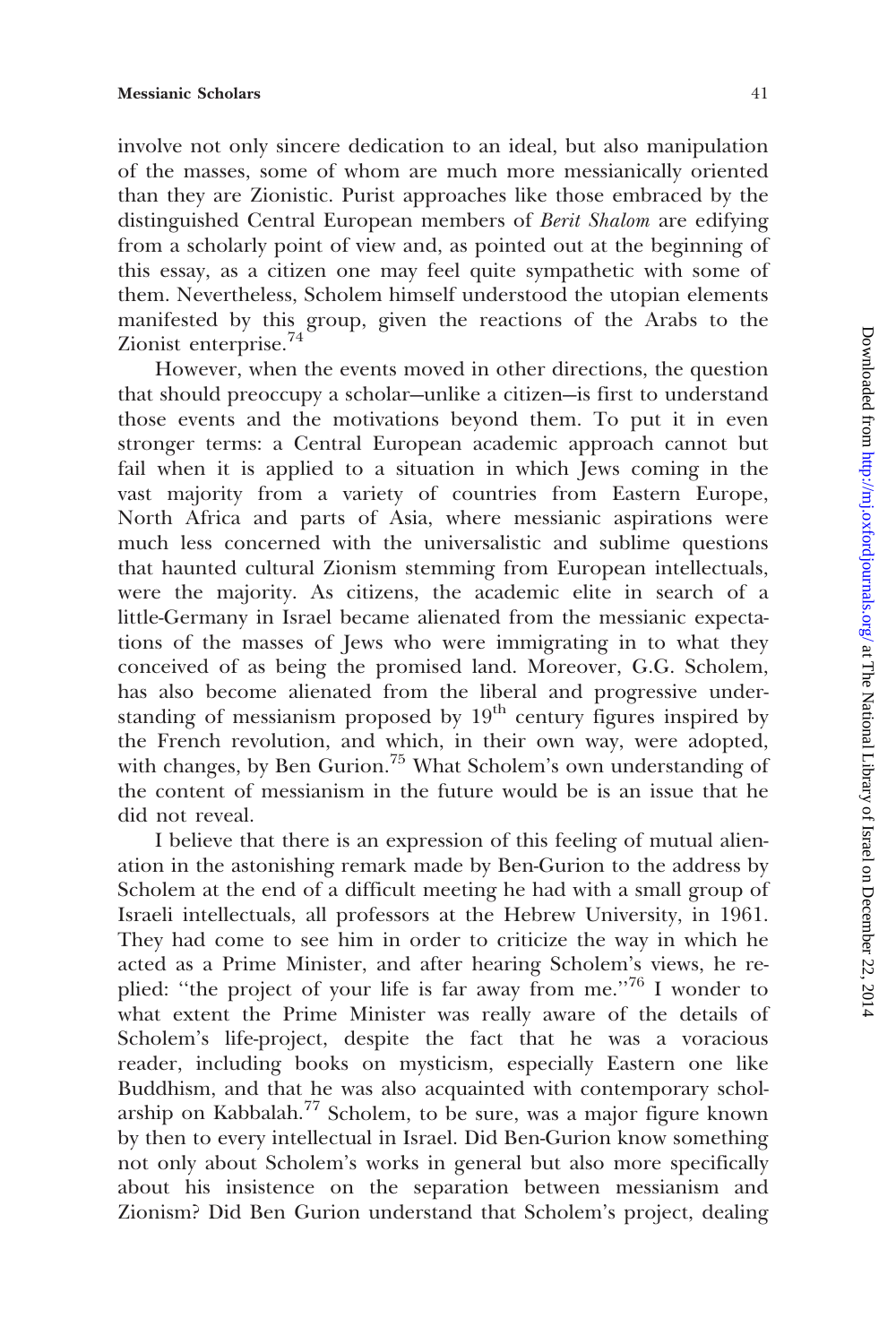as it did with messianism, led him to an attempt to divorce it from the manner in which he understood his own life-project?

To be sure: Ben-Gurion also had serious problems with the attitude of other scholars from Scholem's entourage, like Jacob Talmon, the political thinker, Shlomo Avineri, an expert in the history of Zionism, and the philosopher Nathan Rotenstreich.<sup>78</sup> They too considered messianism—implicitly a form of apocalypse—a danger. Indeed, the latter became one of the initiators of a dissenting political group known as Min ha-Yessod that weakened his labor party. However, in no other case than Scholem's did Ben-Gurion express himself in such a general way about the life-project of any of those scholars and, I would say, never in such a brutal manner. And this happened only a few years after Ben Gurion, according to a certain testimony, had taken several days off in order to carefully read Scholem's book on Sabbatai Tzevi.<sup>79</sup>

The divergence between Scholem's categorical denial of the messianic cargo of Zionism versus Ben Gurion's gradual move toward a more messianic understanding of Israeli society, up to the point that he was ready to renounce his Zionism, undoubtedly constitutes a fascinating development. The alienation of the Israeli Prime Minister and the founding father of the Zionist state from a non-messianic Zionism, and his coming closer to some form of messianism,  $80$ versus the project of the prime scholar of messianism who remained a committed Zionist, though a cultural one, has much deeper roots than the specific political reason that caused the meeting between them. The two towering personalities represent, as mentioned above, two variants of a much wider messianic constellation of ideas: Ben Gurion was much closer to the socialist variant, of Russian extraction and inspired by the liberal understanding of messianism, and he was concerned with the Jewish people more than with its culture. Alternatively, Scholem was more concerned with Jewish culture than with the mass immigration of Jews to the State of Israel. For him the arrival of so many Jews who were neither cultural nor even political Zionists in the way he understood these terms, namely devoted European pioneers—halutzim—from a variety of non-European countries, was potentially a problem, since it might undermine the entire cultural project he envisioned.<sup>81</sup> As a political leader, however, Ben Gurion was concerned with building a national state on a specific soil, that would hopefully radiate, from the cultural and social point of view, to all the other nations, but this was, in his opinion, not only a matter of pure elite culture. That was his prophetic messianism, namely a utopia based on the visions of the prophets. Scholem, who did not like—at least formally speaking—Germany, was nevertheless concerned much more with recreating in his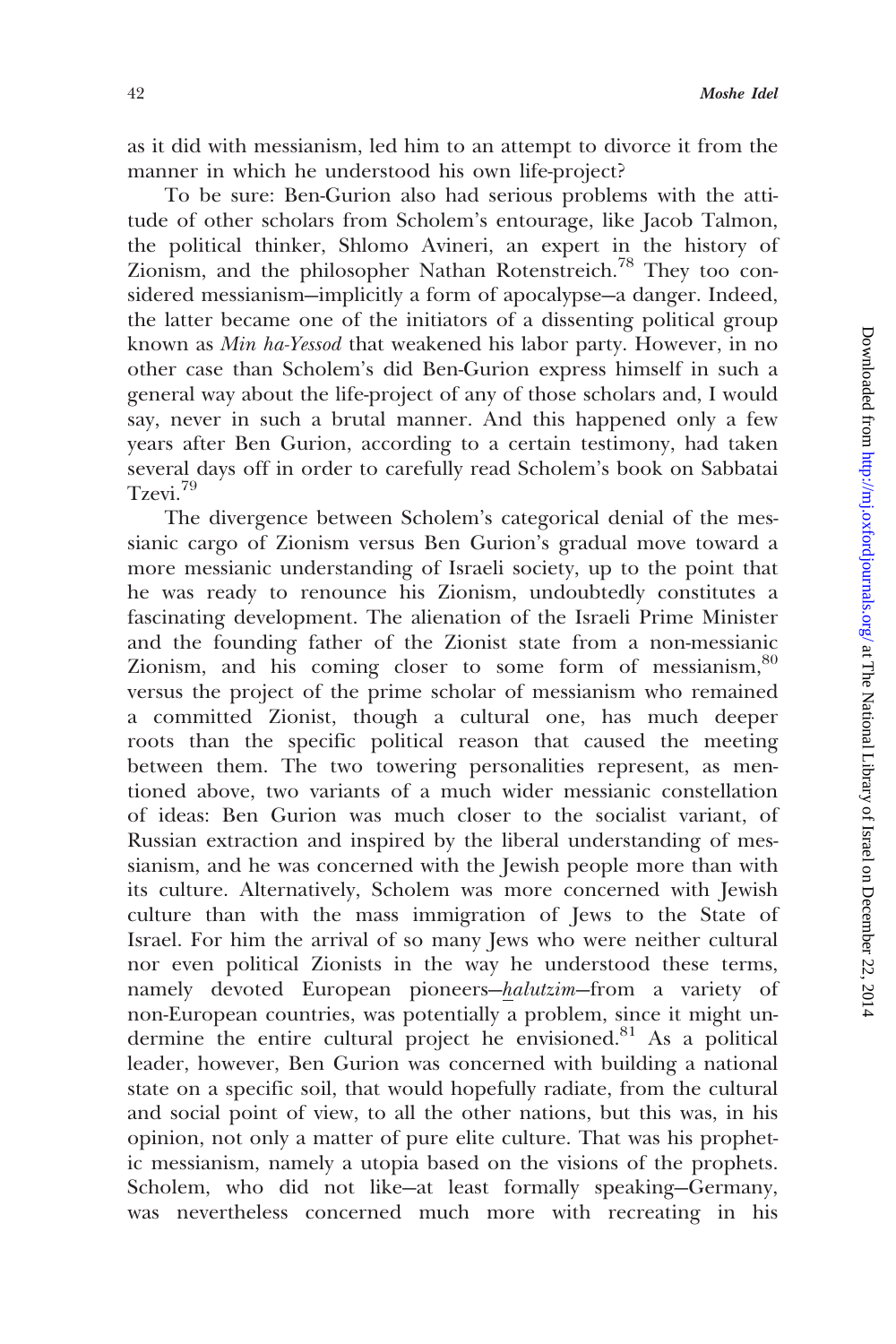neighborhood in Jerusalem a little cultural Germany,<sup>82</sup> though one gravitating around Jewish culture. He conceived of Zionism as a liberation from the exile by means of culture, including the revival of Hebrew, but was disillusioned, like another major Zionist figure Judah Magnes, with the forms that the concretization of political Zionism was taking.<sup>83</sup>

While Scholem perceived the divorce between messianism and Zionism to be a sine qua non for the success of the latter, Ben Gurion saw the marriage between the two as the only way to keep both alive. Ben Gurion could certainly mention in his resumé the establishment of the Histadrut—the powerful Trade Union of the Jewish Workers in the land of Israel—in 1919, being the head of the Jewish Agency in the thirties, and later on in 1948 his major contribution to the creation of a new State of Israel and its army. On the other hand, in a letter to Walter Benjamin, Scholem described his success at the Hebrew University in Jerusalem as the builder of a new school of scholars in matters of kabbalah.<sup>84</sup> However, without the former's political achievements, the later cultural achievements of the latter would have hardly been attainable and viable.

Let me point out the interesting irony that Scholem privileged the more popular form of messianism, apocalypticism, in the general economy of his late understanding of Jewish mysticism and then demanded that Zionism, which became a mass movement, should separate itself from the popular apocalyptic messianism that was portrayed by him as the only important form of messianism. In other words, the assumption that messianism means apocalypticism created in Scholem and his followers an apprehension concerning a historical crisis that might mentally endanger the Zionist project.

Last but not least: while Scholem dreamt in his youth that he was a Messiah,<sup>85</sup> he become more and more reticent regarding the role of messianism in present politics, Ben Gurion started his career as a pragmatic leader of Jewish workers, who become gradually fond of the role of messianism in what he conceived to be the consciousness and mission of the State of Israel. However, let me repeat that in his letters and messages, messianism is the fulfillment of the prophetic vision, not an apocalypse.

### **SUMMARY**

Let me summarize: much of the cultural Zionistic leadership in the land of Israel that created the intellectual basis for the State of Israel: a president of state, Zalman Shazar; a prime minister, David Ben Gurion; a minister of education, Ben-Zion Dinur; a Nobel-prize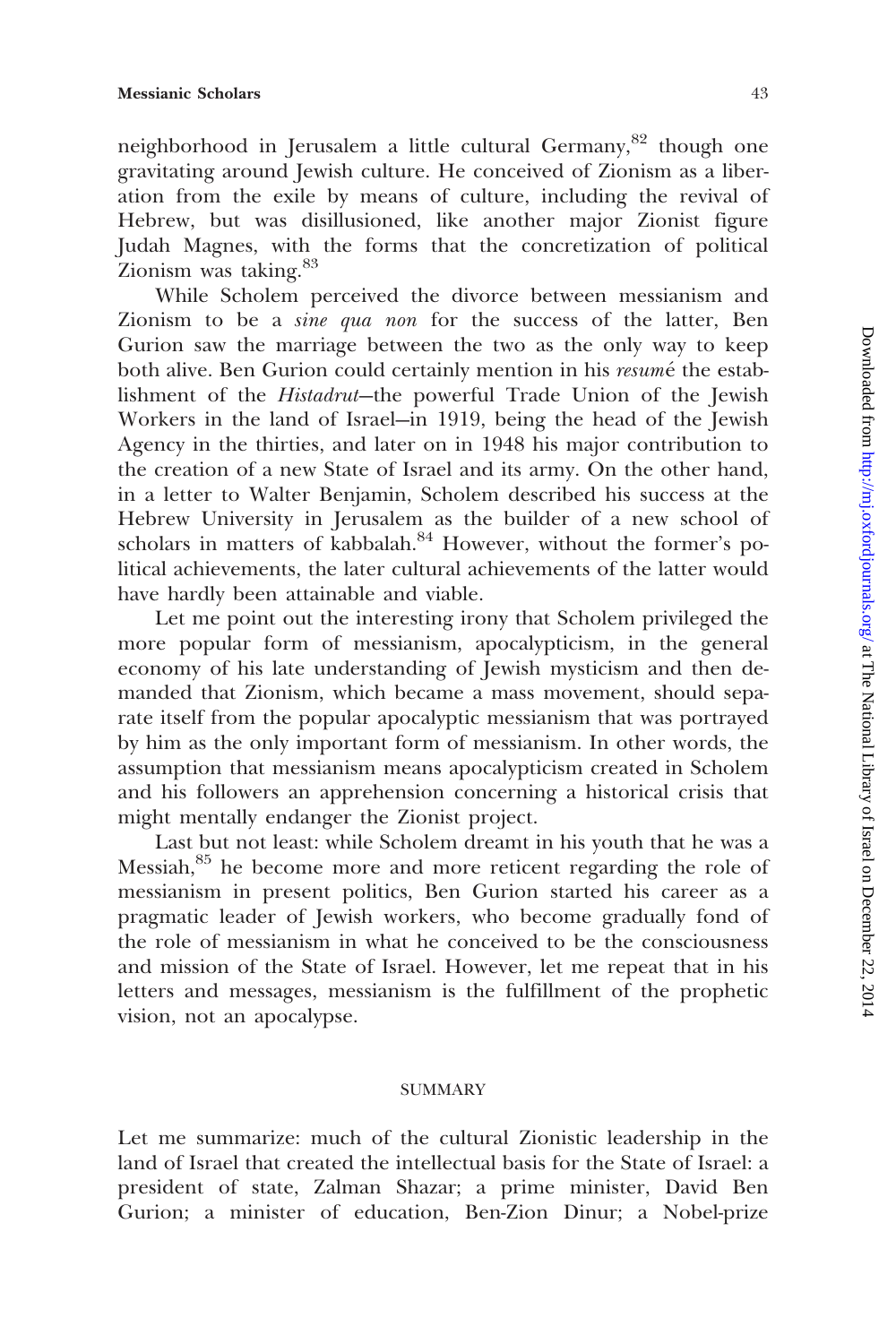winner, the distinguished author Sh. Y. Agnon; and a leading Israeli poet since the 1940s Uri Tzvi Greenberg, all increasingly turned toward the assumption that Zionism was close to messianism, while their contemporary and friend, Gershom Scholem, the eminent scholar of Jewish Messianism, and a distinguished Zionist, attempted to distinguish between the two as forcefully as possible. The political success in history created strong feelings, both in Ben Gurion and in his audience, that recent history was fulfilling the traditional messianic narrative.

In fact, I see here not only two different positions, and different indeed they are, but also a deep and reciprocal misunderstanding: Scholem wanted, practically, to reduce a much more polyvalent phenomenon, messianism, to one of its main forms, namely apocalypticism and thus divorce it from any concrete and present implication, while the other thinkers both in the Middle Ages and in modern times, wanted to expend the meaning of the term to other forms of eschatology, secular-socialistic-universalistic. By doing so, the others, including Ben-Gurion, acted in a manner that was, in my opinion, much more consistent with past Jewish traditions wherein the term messianism continually acquired new meanings.<sup>86</sup> Ben Gurion should be seen as both a political leader in the present, whose acts could be criticized by citizens, as well as a witness whose testimony about the messianic background of the creation of the State of Israel, should not be questioned, just as someone does not question the testimonies of the past. This double role of the prime minister complicates the understanding of his acts.

How should we understand Scholem's sustained attempt to keep messianism away from politics on the one hand, while dedicating his life-project to it on the other hand? Is this discrepancy a matter of inconsistency? The answer is quite difficult to give: Scholem, we should point out, was quite coherent in using the same meaning of messianism, in the two cases: i.e., in the way in which he understood the historical meaning of the ''messianic idea'' and in his fears as a citizen. In both cases he interpreted messianism as meaning basically apocalypticism, and his claim above that messianism did not change though it took different forms here again becomes relevant.

In short, Scholem denied or negated the existence of messianic dimensions in the activity of Israeli politicians and, and more generally, in Zionism as a mass movement. Alternatively, he attributed a strong interest in it to scholars of Jewish history as well as to present day mysticism. It is only the latter, as seen above, that performed, according to Scholem, miracles and wonders. In contrast, the politicians should work, according to both Scholem and Talmon, only with pragmatic and non-utopian designs. In a profound sense, we have here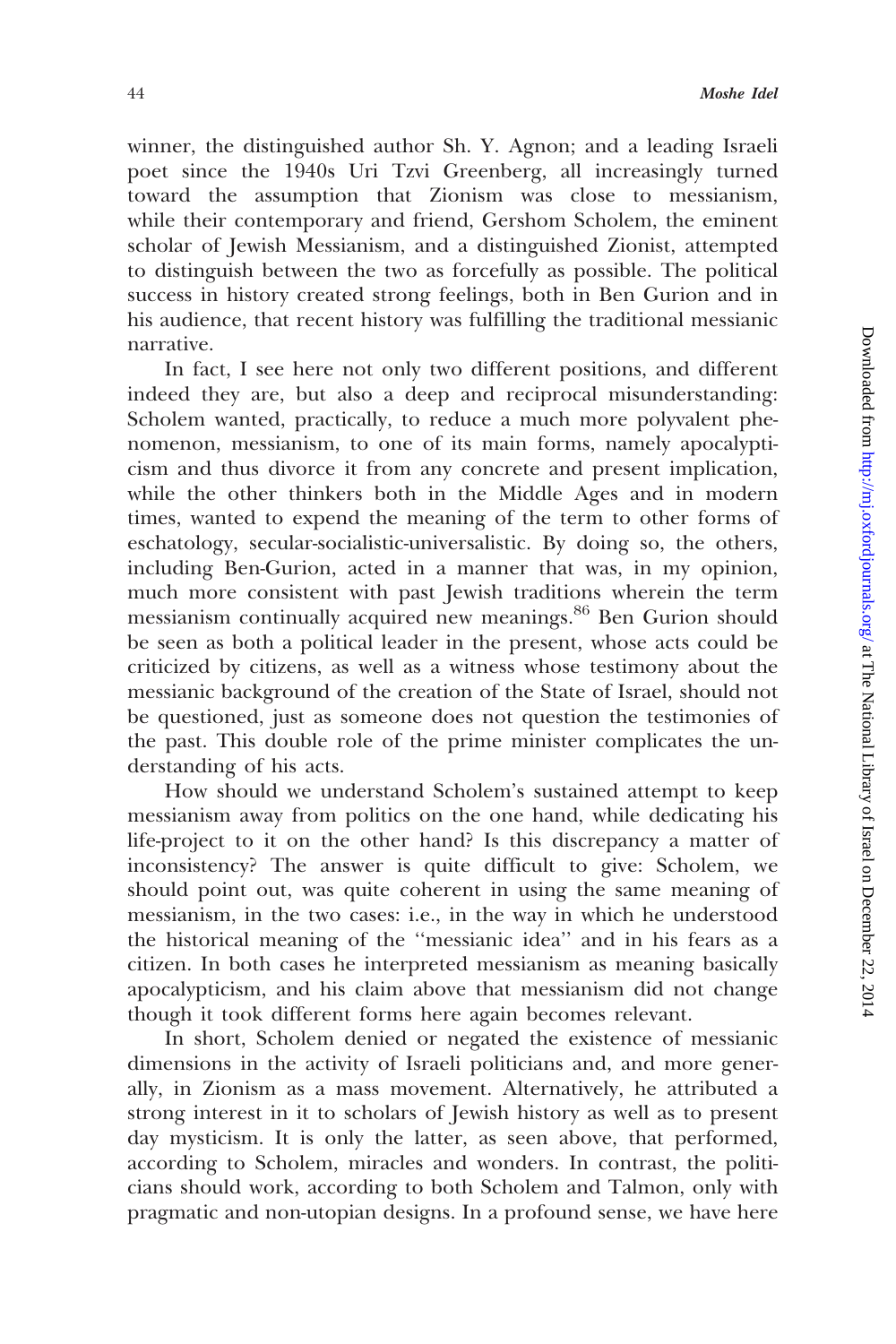an attempt at substituting traditional types of utopias with new, basically secular, ones, namely scholarship and culture. Yet, I wonder why the discontent with the success of political Zionism was so palpable among representatives of cultural Zionism. Two forms of redeeming the Jews, one by cultural activity and one by political activism, still confronted each other in 1960, thirteen years after the establishment of the independent State of Israel.

The question that may be asked is whether a scholar, and even more so a group of many scholars who are creating a school that deals centrally with messianism, are not also creating an intense messianic awareness? Can someone assume that by teaching messianism to students he/she does not incite messianic enthusiasm in some of them? Was Rivkah Shatz convinced by the messianic documents she studied with Scholem or from Rabbi Abraham Isaac Kook's writings? Were not rightist thinkers or activists, like Prof. Joseph ben Shlomo, a philosopher by inclination who wrote a Ph. D. thesis on Rabbi Moses Cordovero's theosophy and taught kabbalah in universities in Jerusalem and Tel Aviv, and Geulah Cohen, a political rightist activist, both familiar with Scholem's oeuvre? Nor have Joseph Dan, the first incumbent of the Gershom Scholem chair of Kabbalah at the Hebrew University, nor Yehuda Liebes, its second incumbent, embraced Scholem's rather leftist propensities.

To be sure, I do not, as some scholars on the Israeli left do, accuse Scholem of inciting the right-wing messianism of the settlementmovement known as Gush 'Emunim,<sup>87</sup> or the Israeli politicians who support this group. That seems to me to be a gross exaggeration if not a total distortion of what has actually happened. What I wonder about, however, is the possible impact of the vast amount of messianic material that Scholem and the other scholars mentioned above, unearthed and so skillfully explained, on Scholem's own students, who become, in their turn, scholars of Sabbateanism and of Rabbi Abraham Yitzhaq ha-Kohen Kook's thought. That is to say, I wonder whether the rightist forms of messianism in the State of Israel could find better exponents than two professors of Jewish thought who were also former students of Scholem: R. Shatz-Uffenheimer and Joseph ben Shlomo, and to a lesser degree J. Dan. Both Scholem and Jacob Talmon spoke a lot about dialectics ${}^{88}$  that bring about a transformation of the initial utopian ideals and turn them into a harsh political totalitarianism that is related to what they called the ''messianic idea."<sup>89</sup> They should have known that, "dialectically" speaking, their fascination with messianism as a phenomenon in the past, though solely part of an academic enterprise, may create a diametrically opposite pole in the present. After all, this is the nature of dialectics, if it is to exist at all. Therefore, Scholem's stand was not only marginalized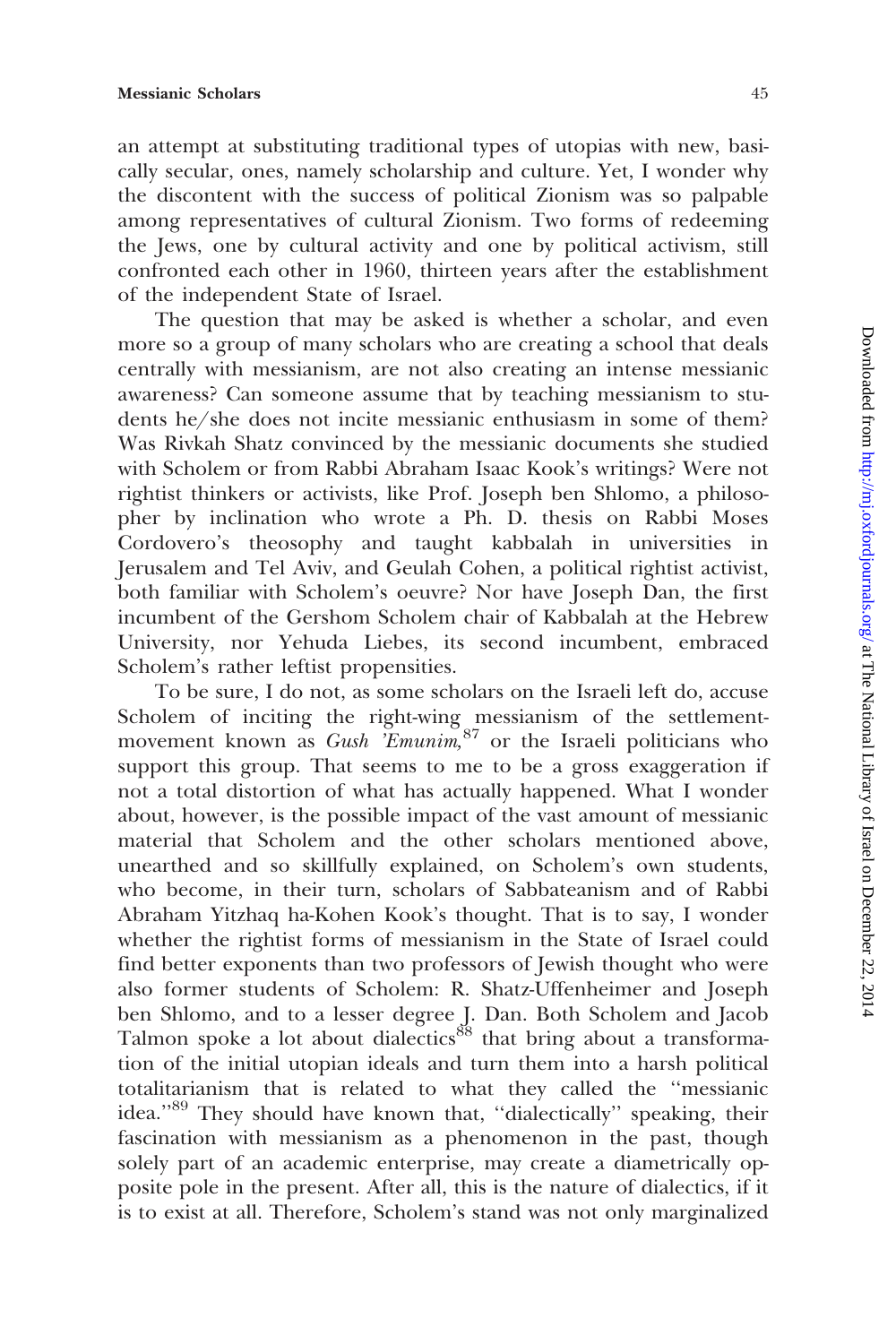by some of the leading figures in Israeli cultural and political life, but even among his closest students and academic followers, his call for the stark dissociation between messianism and Zionism has been quite openly and emphatically rejected. This is quite a sad situation as I see it as a citizen—remember my initial remarks—but it is a quite understandable result that may provide some lessons for those who would like to learn from recent history.

Even when the exponent of the split between Zionism and messianism was a formidable authority as Scholem was, who was supported by the best minds in the humanity and social faculties of the Hebrew university in the early sixties, this view failed to have any influence on the aging though still powerful figure Ben Gurion. Deeds inspired by prophetic utopias—and Ben Gurion was an avid reader of the Bible rather than arcane, if learned, words and texts are what counted in a mass movement. Despite the range of Scholem's staggering achievements as a scholar of Jewish messianism and his recognition in the international scholarly community he did not persuade Ben Gurion regarding the danger implicit in the use of the language of messianism for political purposes.<sup>90</sup> Independent of what the answer offered by Scholem or other scholars to the question whether Zionism is messianism or not may be (a question that cannot be answered, historically speaking, by resorting to a yes or no), what nevertheless remains is whether the involvement of scholars in politics—a salutary one in principle in my opinion – does not affect their understanding of the topics they deal with in their scholarship, especially in humanities and in social studies.

Though I am skeptical of the possibility of pure and totally detached scholarship, I am also not convinced by the historicist picture offered by writers like Edward Said and his disciples, about the deterministic nature of the background for the picture given by scholars. Both extreme stands are, in my opinion, false. However, having said this, let me add that in the cases mentioned above we do not deal with scholarship that has been produced by non-political scholars, but by scholars actively involved in political parties, whose lives have been directly shaped by dramatic decisions that influenced their opinions on issues that are very complex: Scholem by his cultural Zionism and the Holocaust, Jacob Talmon by the specter of communist totalitarism.

So, let me return to the question: did the political opinions of the scholars discussed above color their scholarship on a topic that is so related to their political vision? My answer is definitively yes: Scholem refused to present a more diversified picture of messianism, always staying close to the concept of the ''messianic idea,'' despite its existence in the medieval sources he dealt with in a variety of different forms. Rather than recognize the diversity connected with the notion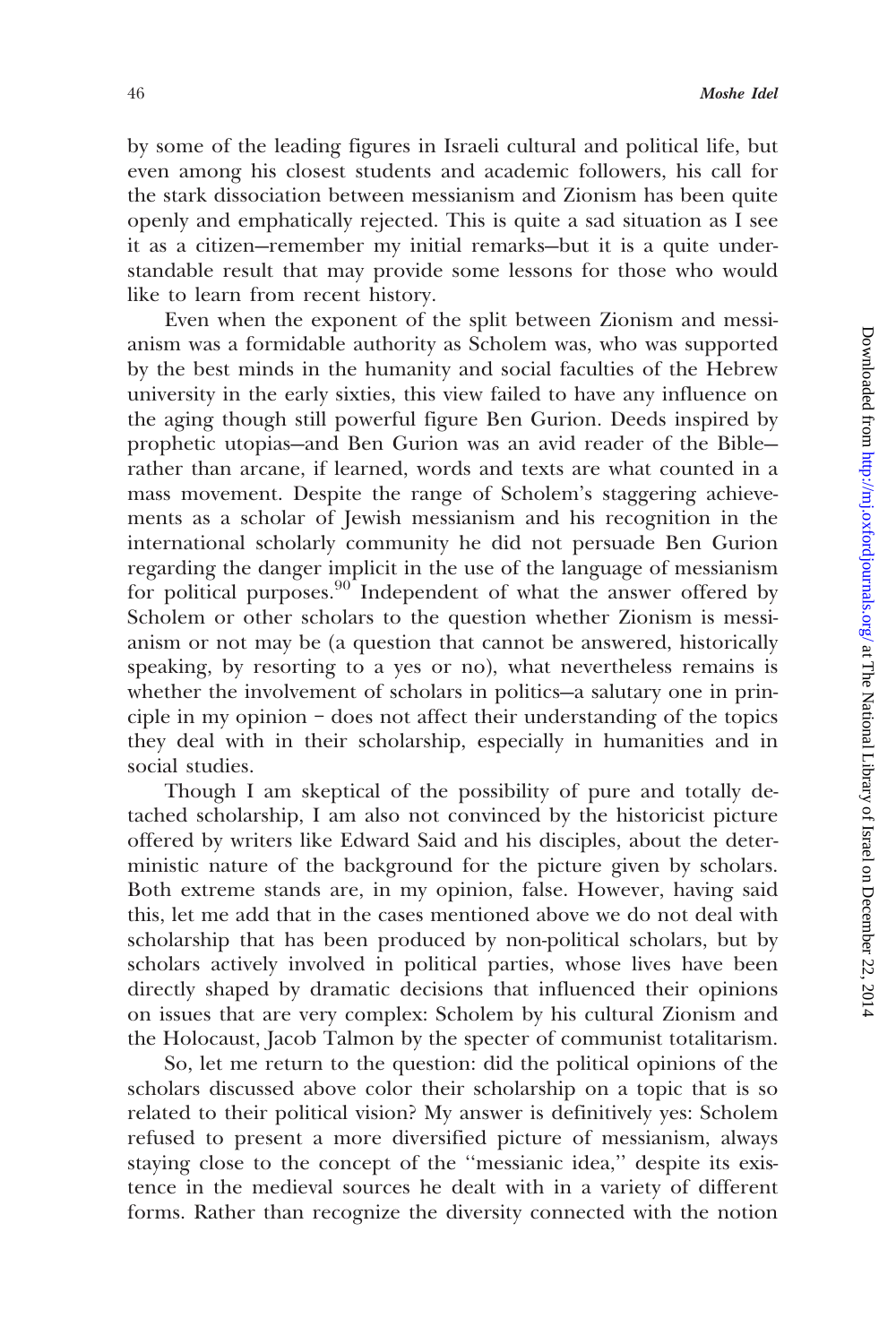#### Messianic Scholars 47

of messianism and the messianic, he insisted on one of its forms, apocalypse, as the constant common denominator. This conceptual imposition is even more evident given the strong and well-known propensity by Scholem to emphasize pluralism in the context of his nonessentialist understanding of Judaism in general.<sup>91</sup> What was evident for him in the case of Judaism as a non-essential religious phenomenon was not equally evident in the case of ''the idea of messianism.'' Were this ''idea'' understood as referring to a variety of both apocalyptic and nonapocalyptic views, the danger of messianism in the present could plausibly be treated in a different manner. After all, Ben Gurion never resorted to apocalyptic imagery in his written discussions of messianism or in his political propaganda.

In other words, the sequel of the Holocaust and the creation of the state of Israel galvanized the interest in messianism as a field of research and also as a political notion. The attempt to establish a dialogue between the two shows how difficult it is to transcend one's peculiar interest in the messianic constellation of ideas. The richness of this constellation of ideas facilitated its perennial influence in changing circumstances, but also generated misunderstandings when the academicians encountered political praxis.

## THE HEBREW UNIVERSITY OF JERUSALEM

#### **NOTES**

1. See, e.g., David Biale, Gershom Scholem, Kabbalah and Counter-History (Cambridge, MA, 1982), pp. 71–93; Joseph Dan, ''Gershom Scholem and Jewish Messianism,'' in Gershom Scholem, The Man and His Work, (ed.) Paul Mendes-Flohr, (Albany, 1994), pp. 73–85; or more recently, Pierre Bouretz, Témoins du futur, philosophie et messianisme (Paris, 2003), especially ch. 4.

2. See my Messianic Mystics (New Haven, 1998); and idem, ''Subversive Catalysts: Gnosticism and Messianism in Gershom Scholem's View of Jewish Mysticism,'' in The Jewish Past Revisited: Reflections on Modern Jewish Historians, edited by David N. Myers and David B. Ruderman (New Haven, 1998), pp. 39–76.

3. ''Sabbatai Tzevi and Sabbateanism in the World of the Modern Hebrew Literature,'' Jerusalem Studies in Jewish Thought, Vol. 18 (2001), pp. 105–36 (Hebrew).

4. Between Zionism and Judaism: The Radical Circle in Brith Shalom, 1925-1933 (Leiden, 2002).

5. Messiah Rides a Tank, Public Thought Between the Sinai Campaign and the Yom Kippur War 1955-1975 (Tel Aviv, 2002) (Hebrew).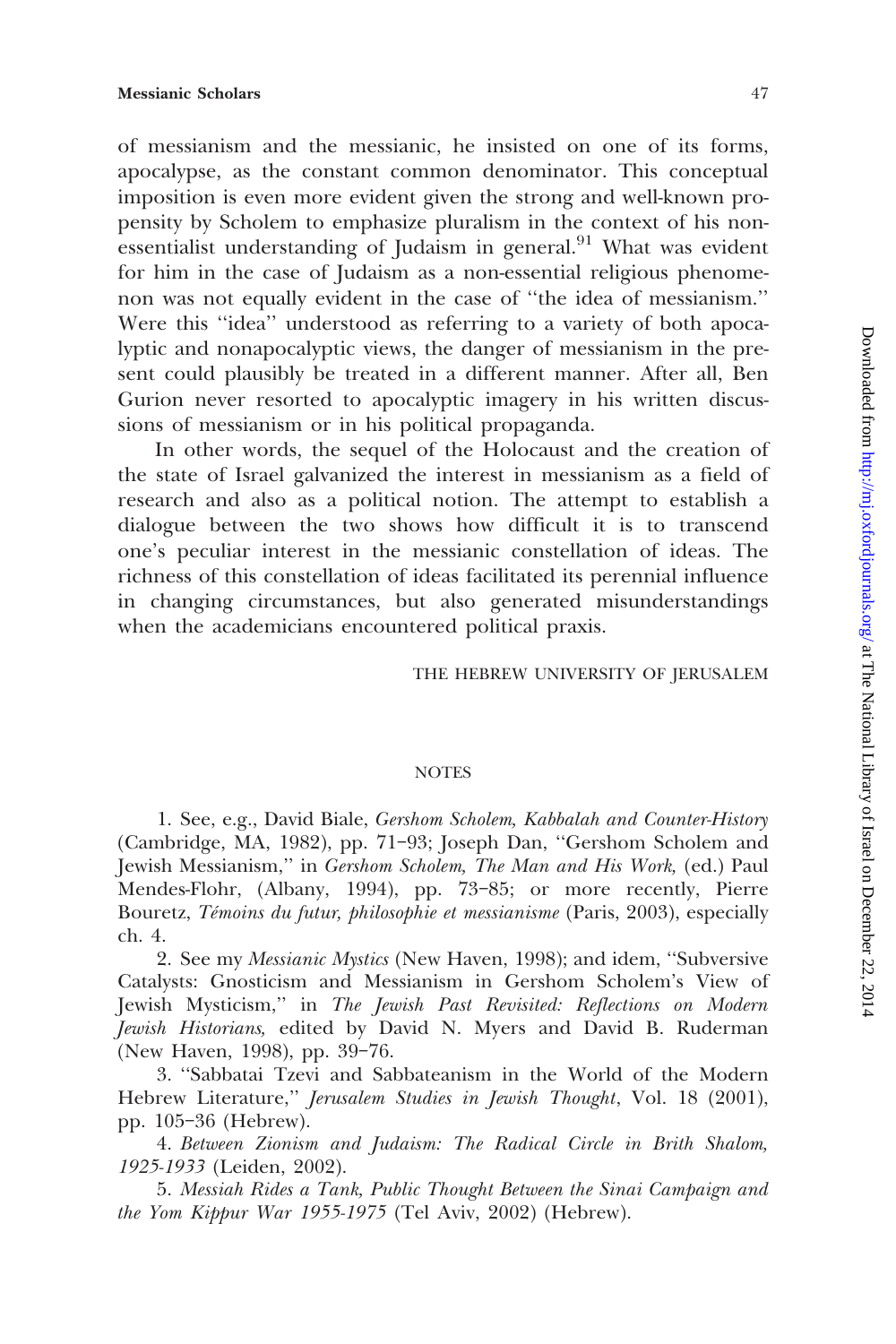6. ''Messianism, Antinomianism and the Power of Religious Zionism, the Case of the 'Underground','' in The Religious Zionism: An Era of Change, Studies in the Memory of Zvulun Hammer, edited by Ayelet Bartal and Yehiel Qimhi (Jerusalem, 2004), pp. 323–63 (Hebrew).

7. David Ohana, Messianism and Mamlachtiut, Ben-Gurion and the Intellectuals, Between Political Vision and Political Theology (Beersheba, 2003) (Hebrew).

8. Gershom Scholem, Devarim be-Go (Tel Aviv, 1976) (Hebrew); idem, 'Od Davar, Explications and Implications (Tel Aviv, 1989) (Hebrew); and idem, Continuity and Rebellion, Gershom Scholem in Speech and Dialogue (Tel Aviv, 1994) (Hebrew). Only a part of the material found in these collections has been translated into English. See, e.g., On the Possibility of Jewish Mysticism in Our Time and Other Essays, (ed.) Abraham Shapira, tr. Jonathan Chipman (Philadelphia, 1997). It should be pointed out that only a small percentage of the discussions found in these Hebrew collections has been integrated into the analyses of Scholem's approach to messianism.

9. See, e.g., Continuity and Rebellion, p. 110.

10. Steven Aschheim, Scholem, Arendt, Klemperer: Intimate Chronicles in Turbulent Times (Bloomington, 1999), pp. 17–8.

11. ''Two Approaches to the Messianic Idea in the Middle Ages,'' 'Od Davar, p. 240.

12. The issue of the remaining volumes on documents about messianism that have still not been published is a complex story that needs a special investigation.

13. See, e.g., Zalman Shazar, The Story of Shabbetay Zevi by R. Leib ben R. Ozer (Jerusalem, 1978), edited by Shlomo Zucker and Rivka Plesser (Hebrew); idem, Ha-Tiqvah li-Shenat T"Q (Jerusalem, 1970) (Hebrew); and idem, ''The Longings for Redemption and the Idea of Aliyah in Hasidism,'' Sefer ha-Besht, (ed.) Judah Leib Maimon (Jerusalem, 1960), pp. 93–106 (Hebrew).

14. David N. Myers, Re-Inventing the Jewish Past, European Jewish Intellectuals and the Zionist Return to History (New York, 1995), pp. 129– 50. Also see Joseph Klausner, The Messianic Idea in Israel, From its Beginning to the Completion of the Mishnah (New York, 1955); and idem, Jesus of Nazareth; His Life, Times and Teaching (New York, 1925).

15. Jacob Talmon, Political Messianism: The Romantic Phase (London, 1960).

16. However, he had been a student in Jerusalem as a young man.

17. See 'Od Davar, p. 231.

18. See his Faith and History: A Comparison of Christian and Modern Views of History (New York, 1949), p. 6. See also ibid, p. 203.

19. See the Hebrew translation of the letter sent to F. Rosenzweig, printed in 'Od Davar, pp. 59–60. This letter drew a good deal of scholarly attention. See, e.g., Ohana, Messianism and Mamlachtiut, pp. 369–71.

20. See his On Jews and Judaism in Crisis, (ed.) Werner J. Dannhauser (New York, 1976), p. 46.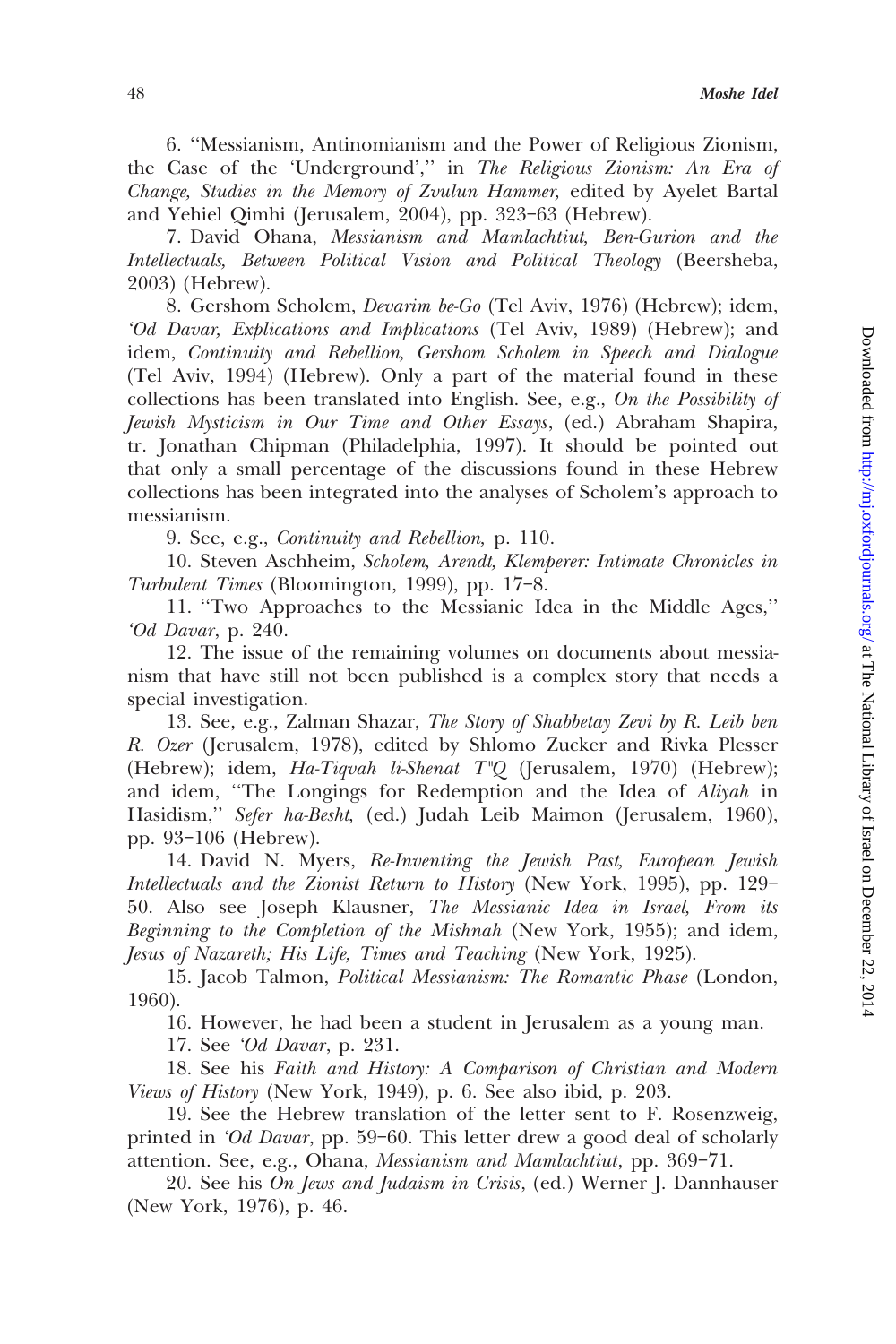#### Messianic Scholars 49

21. The particularistic stand is quite obvious, and is coupled by many other statements dealing with an organic vision of the Jewish communities and their history. See Israel Jacob Yuval, ''Yitzhak Baer and the Search of Authentic Judaism,'' in The Jewish Past Revisited: Reflections on Modern Jewish Historians, edited by David N. Myers and David B. Ruderman (New Haven, 1998), pp. 77–87.

22. Mehqarim ve-Masot be-Toldot 'Am Israel (Jerusalem, 1986), Vol. I, p. 16 (Hebrew). The passage is part of an article originally printed in 1938.

23. See Moshe Idel, '' 'That Wondrous, Occult Power': Some Reflections on Modern Perceptions of Jewish History," Studia Judaica, Vol. 7 (1998), pp. 57–70.

24. See David N. Myers, ''Between the Diaspora and Zion: History, Memory and Jerusalem Scholars,'' in The Jewish Past Revisited: Reflections on Modern Jewish Historians, edited by David N. Myers and David B. Ruderman (New Haven, London, 1998), p. 92.

25. Ibid., pp. 92–3.

26. Ibid., p. 92.

27. See n 19 above.

28. This is an expression from The Song of Songs, 5:10, where the beloved describes her lover.

29. Literally: I did not merit.

30. P. 12. See also the equally enthusiastic description of Berl found in Gershom Scholem, From Berlin to Jerusalem, Memories of My Youth, trans. Harry Zohn (New York, 1980), p. 130; and also Noam Zadoff, ''The Debate between Baruch Kurzweil and Gershom Scholem on the Research of Sabbateanism,'' Kabbalah, Vol. 16 (2005), pp. 310–11 (Hebrew).

31. See also Scholem, From Berlin to Jerusalem, p. 160.

32. See Israel Colat, ''Zionism and Messianism,'' in Messianism and Eschatology, (ed.) Z. Baras (Jerusalem, 1983), pp. 426–27 (Hebrew).

33. Midrashei Ge'ulah, p. 13. Emphas is added.

34. Ibid., p. 14. Emphas is added.

35. Messianism and Mamlachtiut, passim.

36. For the contribution of religious movements to Zionism from a messianic perspective see: Aviezer Ravitzky, Messianism, Zionism and Religious Radicalism, translators Michael Swirsky and Jonathan Chipman (Chicago, 1996); Arie Morgenstern, Messianism and the Settlement of Eretz-Israel (Jerusalem, 1985) (Hebrew); idem, Mysticism and Messianism, From Luzzatto to the Vilna Gaon (Jerusalem, 1999) (Hebrew); Dov Schwartz, Challenge and Crisis in Rabbi Kook's Circle (Tel Aviv, 2001), pp. 17–138 (Hebrew); idem, Religious Zionism between Logic and Messianism (Tel Aviv, 1999) (Hebrew); and Jonathan Garb, ''Messianism, Antinomianism and the Power of Religious Zionism,'' in Ashen Cohen (ed.), Religious Zionism: A Collection of Articles in Memory of Zevulun Hammer (Jerusalem, 2004), pp. 323-363 [in Hebrew].

37. See exactly the same expression '''ani sholel'' many years later, in an interview given in 1974 to Zeev Galili, and printed in Continuity and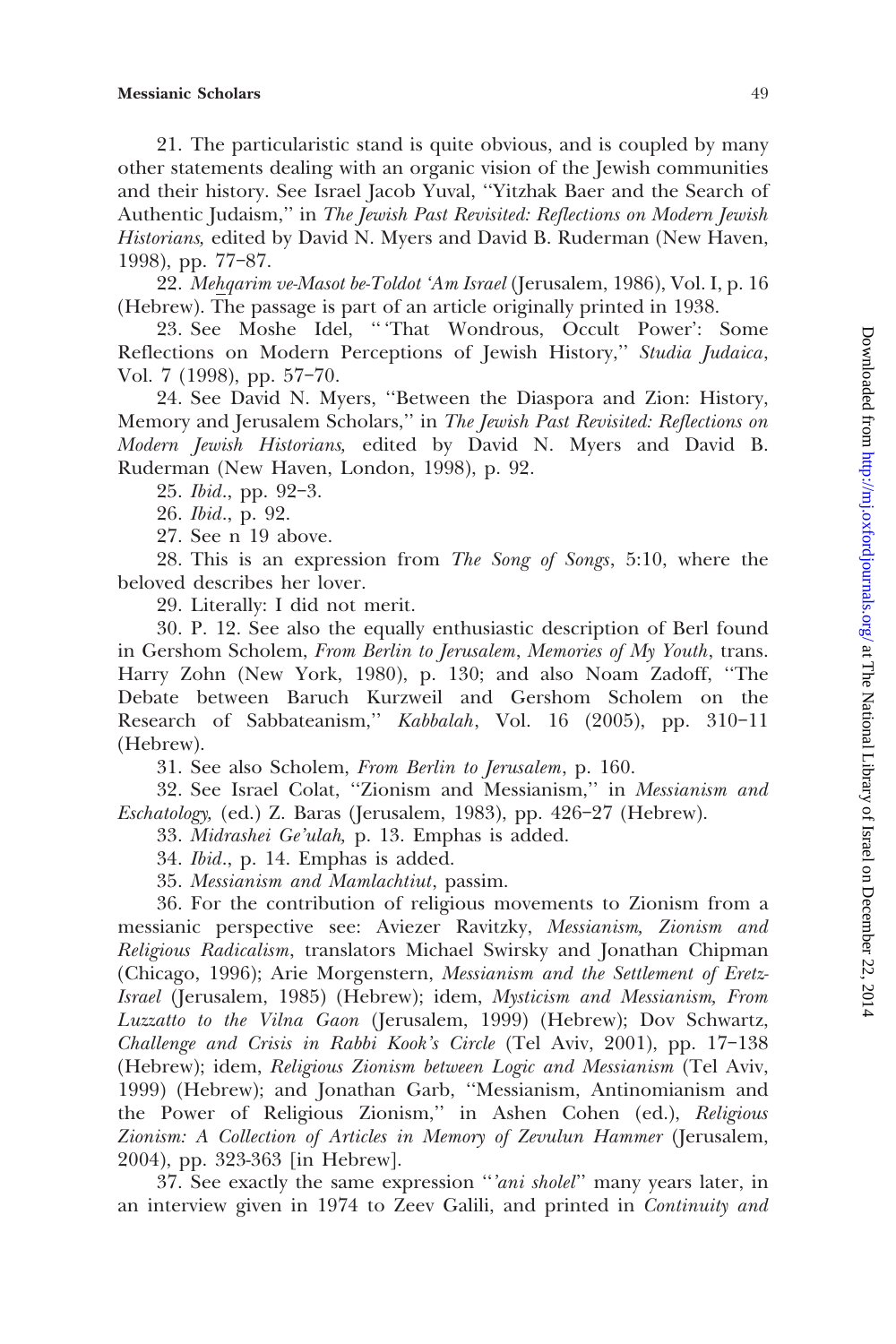Rebellion, Gershom Scholem in Speech and Dialogue, (ed.) Avraham Shapira (Tel Aviv, 1997), p. 56.

38. Scholem, 'Od Davar (1929), pp. 88–9 translated and discussed in D. Biale, Gershom Scholem, pp. 100–2.

39. See Nathan Rotenstreich, ''Gershom Scholem's Conception of Jewish Nationalism,'' in Gershom Scholem, The Man and His Work, (ed.) Paul Mendes-Flohr (Albany, 1994), pp. 113–4 and S. Werses, ''Sabbatai Tzevi and Sabbateanism in the World of Modern Literature," in Studies in Hebrew Literature, Vol 18 (2001), pp. 105–6 [in Hebrew].

40. Continuity and Rebellion, Gershom Scholem in Speech and Dialogue, p. 18; and S. Ratzbi's book mentioned above in n 4.

41. Ibid., pp. 31, 56–7.

42. Ibid., p. 31 in an interview given in 1970 to the writer Ehud ben Ezer.

43. Gershom Scholem, Researches in Sabbateanism, (ed.) Yehuda Liebes (Tel Aviv, 1991) (Hebrew); and Studies and Texts Concerning the History of Sabbetianism and its Metamorphoses (Jerusalem, 1974) (Hebrew).

44. Gershom Scholem, Be-'Iqevot Mashiah (Jerusalem, 1944) (Hebrew); and The Dreams of the Sabbatean R. Mordecai Ashkenazi, A Follower of Shabbetai Zevi (NP, 1938), (Hebrew).

45. The Messianic Idea in Judaism.

46. See Kabbalah (New York, 1987), pp. 391–454.

47. The Messianic Idea in Jewish Thought: A Study Conference in Honour of the Eightieth Birth-Day of Gershom Scholem (Jerusalem, 1990) (Hebrew).

48. 'Od Davar, p. 240. See also his concluding remarks in The Messianic Idea in Jewish Thought, p. 256.

49. On the different meanings of apocalypse, apocalypticism and apocalyptic see John J. Collins, The Apocalyptic Imagination, An Introduction in the Jewish Matrix of Christianity (New York, 1987), pp. 1–17; Paul D. Hanson, The Dawn of Apocalyptic (Philadelphia, 1979) Revised Edition, pp. 4–6; and for the Christian Middle Ages see Bernard McGinn, Apocalypticism in the Western Tradition (Variorum, 1994), essays I and II; and now the introduction of the editors, John J. Collins, Bernard McGinn and Stephen Stein, to the three volumes of the Encyclopedia of Apocalypticism (New York, 1998), pp. IX-XIII. See also, Joshua Bloch, On the Apocalyptic in Judaism (Philadelphia, 1952). For the apocalyptic understanding of the Mahdi concept consult the monograph of Abdul Abdulhussein Sachedina, Islamic Messianism, The Idea of the Mahdi in Twelver Shi'ism (Albany, 1981).

50. The Messianic Idea, p. 4. See also ibid., p. 8. Another interesting point made by Scholem in connection to apocalypticism is its secretive nature, which differs from the more exoteric type of prophetic discourse. See ibid., pp. 6–7. In my opinion, in Scholem's definition of messianism the apocalyptic element, as he understood it, is already presupposed as is evident, and therefore his definition is—to a certain extent—tautological. It should be mentioned that Scholem seldom uses the term 'apocalyptic'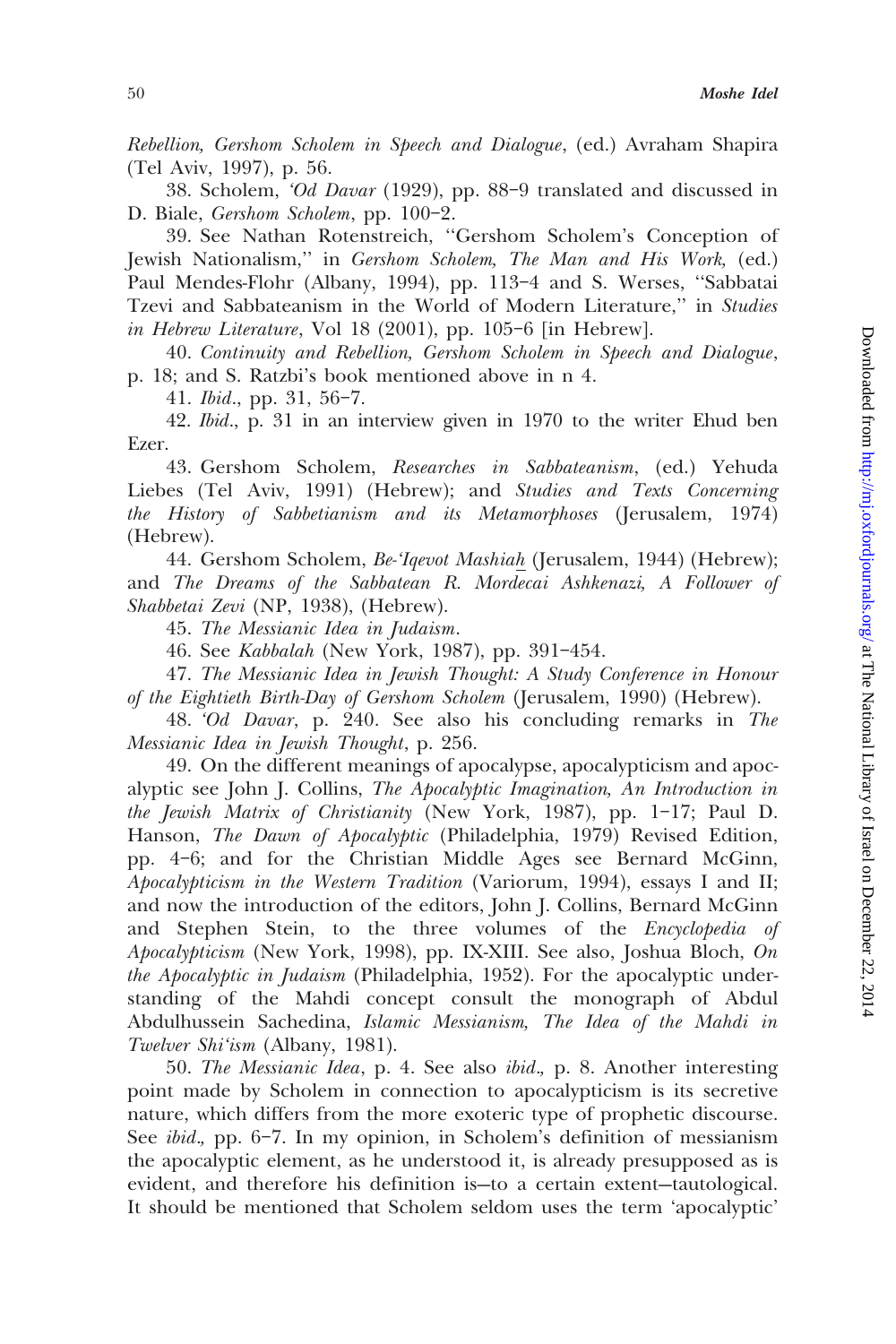#### Messianic Scholars 51

in the more classical usage of the term as revelation in his Kabbalah, pp. 10–11.

51. The Messianic Idea in Judaism, pp. 7–8. See also ibid., p. 38.

52. Scholem, The Messianic Idea in Judaism, p. 4; and see also idem, Kabbalah, pp. 68, 71–2.

53. See, however, The Messianic Idea in Judaism, pp. 47–8 where he recognizes explicitly that the Lurianic theory of redemption is no more catastrophic.

54. Cf. his ''Scholem: Unhistorical or Jewish Gnosticism,'' in Gershom Scholem, (ed.) H. Bloom (New York, 1987), p. 217. See also, D. Biale, Gershom Scholem, Kabbalah and Counter-History, pp. 154, 174.

55. See Scholem, The Messianic Idea in Judaism, p. 194.

56. The Messianic Idea in Judaism, p. VIII. On dialectics in Scholem see below n 88.

57. Tishby's strong propensity for messianism in kabbalistic and hasidic literature was highlighted by Mordekhai Pachter in a lecture that he delivered in Tishby's memory several years ago but that has not yet been published. Let me also point out that Rivka Shatz-Uffenheimer had a special interest in messianism to judge from the content of the collection of her studies printed as The Messianic Idea from the Expulsion from Spain (Jerusalem, 2005) (Hebrew). Nota Bene the singular form of the ''Messianic Idea'', which is reminiscent of Scholem's own resort to the singular. See also the resort to the singular by R.J. Zwi Weblowsky in the text printed in Ohana, Messianism and Mamlachtiut, pp. 383–4.

58. See Isaiah Tishby, ''The Messianic Idea and Messianic Trends in the Growth of Hasidism'' Zion, Vol. 32 (1967), pp. 1–45 (Hebrew); and Scholem, The Messianic Idea in Judaism, pp. 176–202.

59. See Yehuda Liebes, On Sabbateaism and its Kabbalah, Collected Essays (Jerusalem, 1995) (Hebrew). For spiritual redemption in Sabbateanism see also idem, Studies in Jewish Myth and Jewish Messianism, trans. B. Stein (Albany, 1993), pp. 93–106; and Elliot R. Wolfson, ''The Engenderment of Messianic Politics,'' in Toward the Millennium, Messianic Expectations from the Bible to Waco, edited by Peter Schaefer and Mark R. Cohen (Leiden, 1998), pp. 216–7.

60. See the newspaper Neqqudah, No. 145 (1990), pp. 24–8 (Hebrew), reprinted in Ohana, Messianism and Mamlachtiut, pp. 410–9.

61. D. Schwartz, Challenge and Crisis in Rabbi Kook's Circle, pp. 17–138 (Hebrew). See also, Stephen Sharot, Messianism, Mysticism, and Magic, A Social Analysis of Jewish Religious Movements (Chapel Hill, 1982), pp. 225–37.

62. See my Messianic Mystics, pp. 65–6.

63. For the metamorphosis of what I call natural ''messianism'' from Abulafia to Spinoza and Zionism see Idel, Messianic Mystics, pp. 80–2.

64. See also ibid., pp. 272–3.

65. Cf. Ohana, Messianism and Mamlachtiut, p. 335.

66. See Ohana, ibid, p. 342–6, especially p. 346. Ben-Gurion's confession that he had a messianic belief, whatever its content may be, is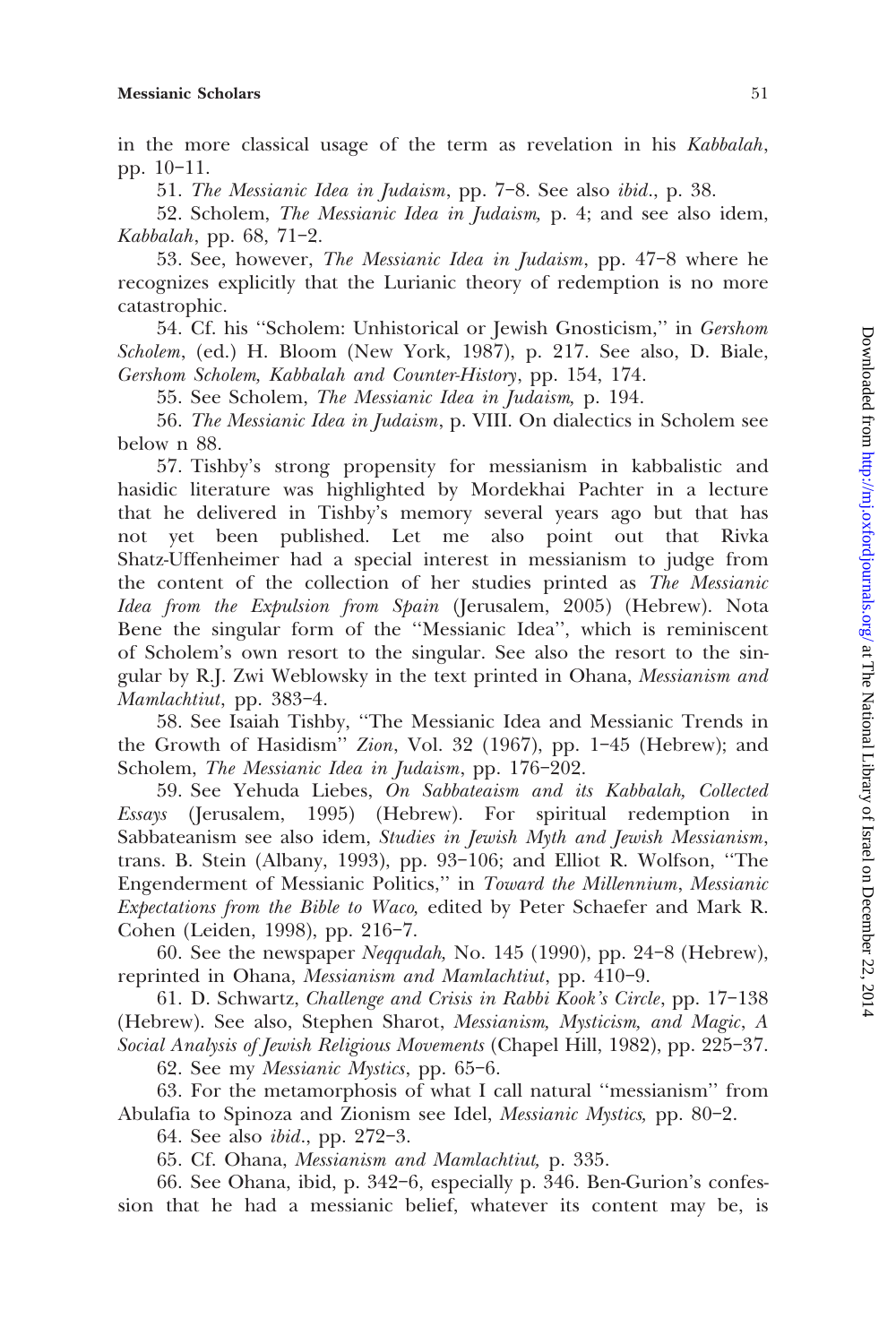well-known. See ibid., p. 152. See especially S. Avineri's description of Ben Gurion as ''a crystal of the messianic idea.'' Ibid., p. 344.

67. See Ohana, ibid., pp. 420–28.

68. ''Zionism and Messianism,'' pp. 419–32.

69. On the controversy between Kurzweil and Scholem's school see David N. Myers, ''The Scholem-Kurzweil Debate and Modern Jewish Historiosophy,'' Modern Judaism, Vol. 6, No. 3 (1986), pp. 261–86, and Noam Zadoff, ''The Debate between Baruch Kurzweil and Gershom Scholem on the Research of Sabbateanism," in Kabbalah, Vol. 16 (2007), pp. 299–360 [in Hebrew].

70. ''Jewish National Movement: A Sociological Analysis,'' in his Emanicipation and Assimilation, Studies in Modern Jewish History (Farnborough, Hants, 1972), p. 130, quoted in Sharot, Messianism, Mysticism, and Magic, p. 218. See also, in more general terms, Sharot, ibid., pp. 218–24.

71. See Idel, Messianic Mystics, pp. 321–3.

72. See, e.g., Gershom Scholem, Sabbatai Sevi, the Mystical Messiah, trans. R. J. Z. Werblowsky (Princeton, 1973), p. XII; idem, Continuity and Rebellion, p. 30; and in his letter to R.J. Zwi Werblowsky, following the latter's critique of Scholem's views of Sabbateanism as found in the Hebrew original printed in 1957, that has been printed anonymously in his 'Od Davar, p. 104. On this issue see, in addition, Jacob Taubes, ''The Price of Messianism," Journal of Jewish Studies, Vol. 33 (1982), pp. 595-600; and Thomas Macho, ''Zur Frage nach dem Preis Messianismus,'' in Gershom Scholem, Literatur und Rhetorik, edited by Stephane Mosès und Sigrid Weigel (Koeln, 2000), pp. 133–51.

73. See Ohana, Messianism and Mamlachtiut, p. 353.

74. See Continuity and Rebellion, p. 32.

75. See Scholem, The Messianic Idea in Judaism, pp. 37–8.

76. Ohana, Messianism and Mamlachtiut, p. 201: Mif'al hayyiekha rahoq mimmeni.

77. See now Ben Gurion's three letters addressed to kabbalists early in the fifties, printed by Michael Laitman, The Future Generation (Jerusalem, 2006), pp. 431–3 (Hebrew).

78. See Ohana, Messianism and Mamlachtiut, pp. 306–33, where the exchange of letters dealing with Messianism, between Ben Gurion on the one hand, and Nathan Rotenstreich, Jacob Talmon and Shlomo Avineri, on the other, has been printed for the first time.

79. See Steven Schwartzchild, ''Gershom Scholem's Recent Writings,'' Judaism, Vol. 10, No. 1 (1961), p. 72.

80. See Ohana, Messianism and Mamlachtiut, pp. 343–4.

81. See his interview with David Biale, in Continuity and Rebellion, p. 109.

82. On the use of the German language in Scholem's circle of academic acquaintances see Noam Zadoff, '' 'Nicht Imaginaere Portraits': The Pilegesh Circle - Comradeship and Satire at the Hebrew University," Cathedra, Vol. 126 (2007), pp. 67–82 (Hebrew).